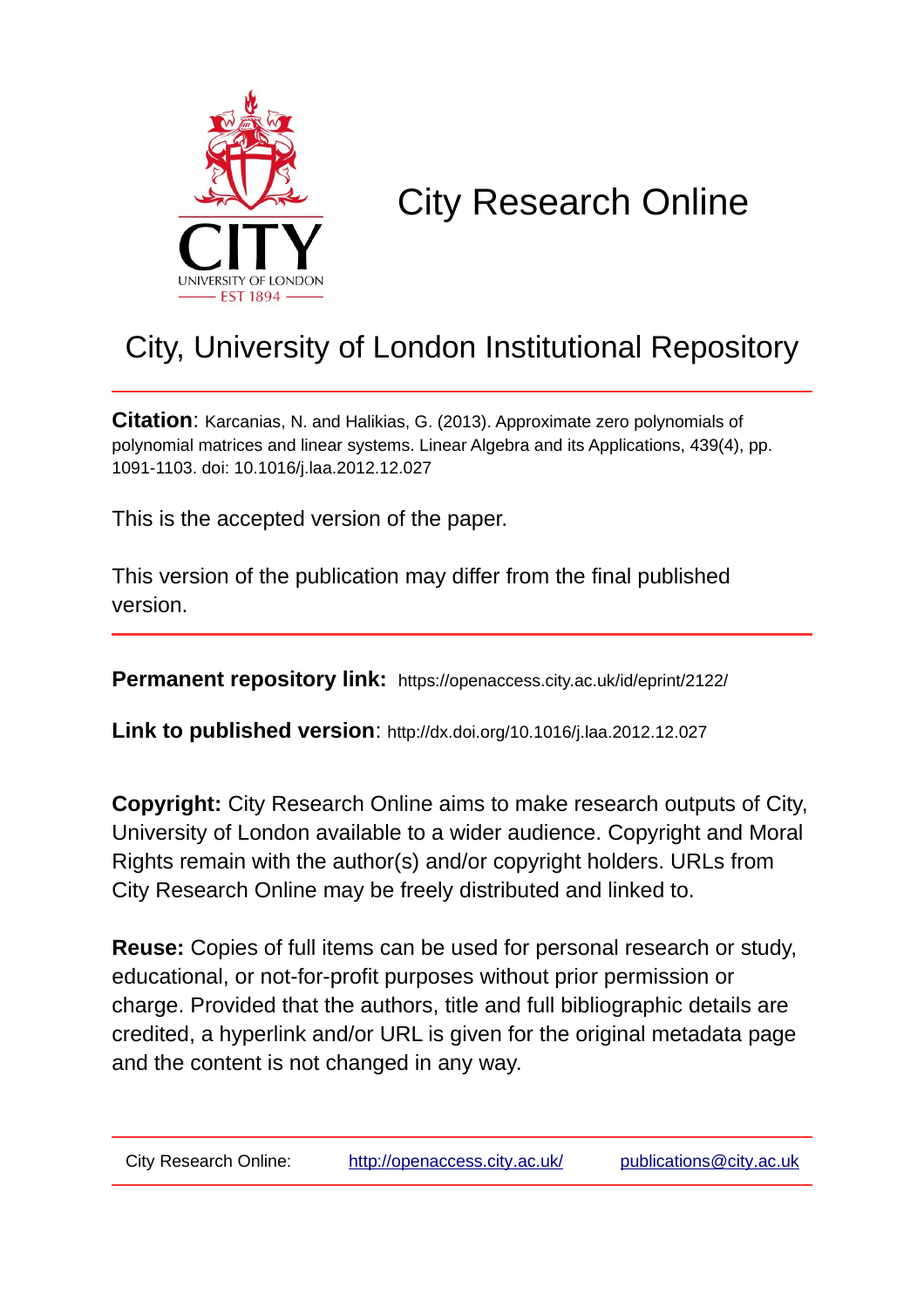### Approximate Zero Polynomials of Polynomial Matrices and Linear Systems

Nicos Karcanias and George Halikias

*Systems and Control Research Centre, School of Engineering and Mathematical Sciences, City University, Northampton Square, London EC1V 0HB, UK*

#### Abstract

This paper introduces the notions of approximate and optimal approximate zero polynomial of a polynomial matrix by deploying recent results on the approximate GCD of a set of polynomials [1] and the exterior algebra [4] representation of polynomial matrices. The results provide a new definition for the "approximate", or "almost" zeros of polynomial matrices and provide the means for computing the distance from non-coprimeness of a polynomial matrix. The computational framework is expressed as a distance problem in a projective space. The general framework defined for polynomial matrices provides a new characterization of approximate zeros and decoupling zeros [2], [4] of linear systems and a process leading to computation of their optimal versions. The use of restriction pencils provides the means for defining the distance of state feedback (output injection) orbits from uncontrollable (unobservable) families of systems, as well as the invariant versions of the "approximate decoupling polynomials". The overall framework that is introduced provides the means for introducing measures for the distance of a system from different families of uncontrollable, or unobservable systems, which may be feedback dependent, or feedback invariant as well as the notion of "approximate decoupling polynomials".

*Keywords:* approximate GCD, exterior algebra, Grassmann varieties, linear systems, determinantal assignment

#### 1. Introduction

The notion of almost zeros and almost decoupling zeros for a linear system has been introduced in [4] and their properties have been linked to mobility of poles under compensation. The basis of that definition has been the representation of the

*Preprint submitted to Linear Algebra and its Applications December 21, 2012*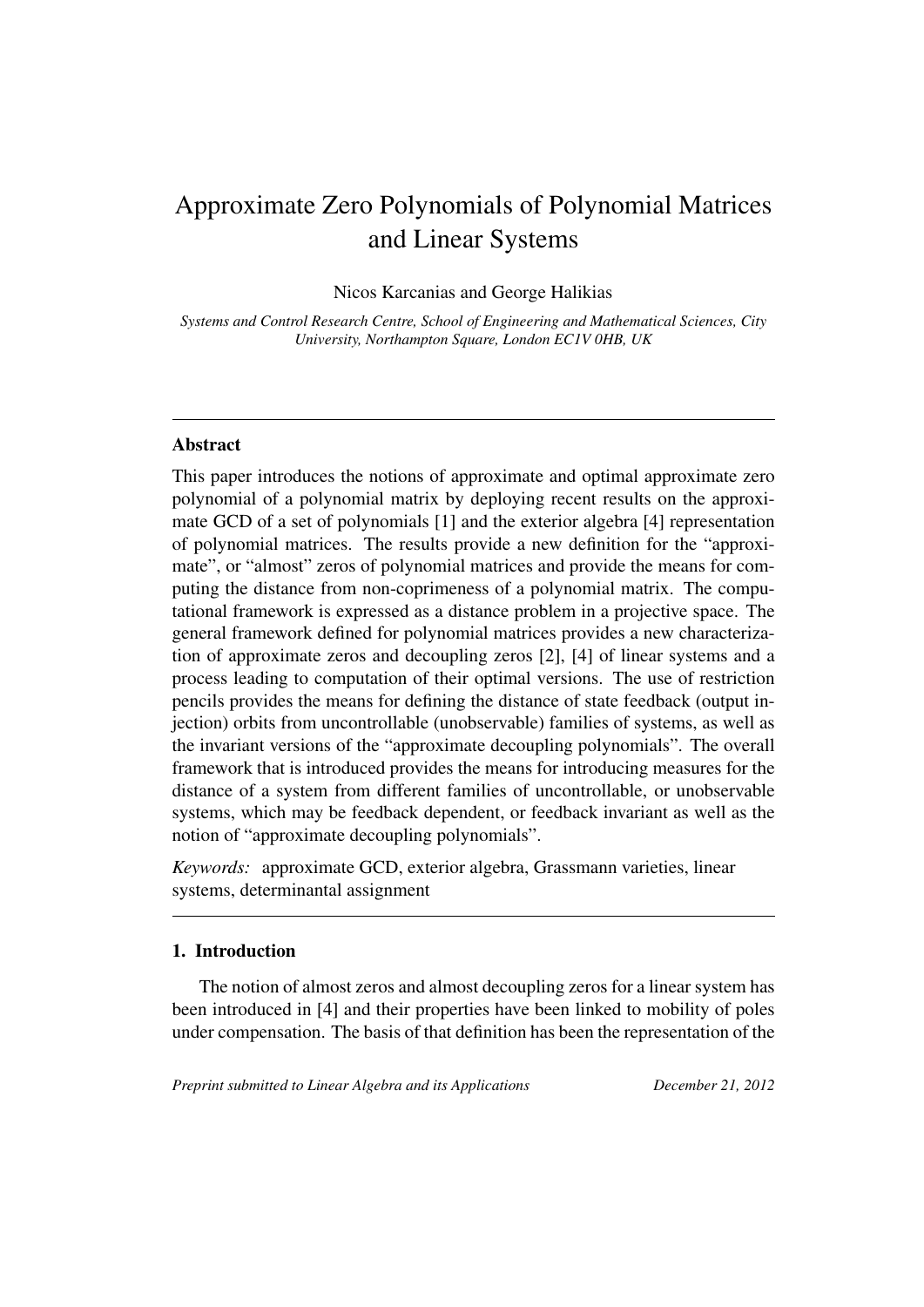Plucker embedding by using the Grassmann polynomial vectors [3]. This process has introduced new system invariant and led to the definition of "almost zeros" of a set of polynomials as the minima of a function associated with the polynomial vector [2]. In this paper we develop the concept further by introducing the notion of "approximate zero polynomials" using the exterior algebra framework introduced in [4], and then by deploying the results on the approximate GCD defined in [1]. The notion of "approximate zero polynomials" (AZP) of a polynomial matrix and "optimal" AZP are defined in terms of an optimization expressing the computation of the distance of a point in a projective space from the intersection of two varieties. The first is the Grassmann variety [3], [18] and the second is the given degree GCD variety of the projective space. The results on polynomial matrices are then used to define the "approximate input, output decoupling zero polynomials" and "approximate zero polynomial" of a linear system. The framework that is introduced allows the characterisation of strength of the given order approximate zero polynomial, as well as permits the characterisation of the optimal approximate solutions of a given order as the solution of an optimization problem.

Defining the distance of a system described by the pair  $(A, B)$  (pair  $(A, C)$ ) from the family of uncontrollable (unobservable) systems has been a subject under consideration for some time [20], [21], [22]. It is worth pointing that although the controllability (observability) properties are invariant under state feedback (output injection), their "strength" (measured with different criteria) is not. This raises the question of whether invariant measures can be defined. This problem is also addressed here from a much more general perspective. In fact, we introduce a new framework for evaluating such distances that allows the computation of the specific system  $(A, B)$   $((A, C))$ , as well as the state feedback (output injection) orbits  $(A + BL, B)$   $((A + KC, C))$  from the uncontrollable (unobservable) systems. The latter is a new dimension to the problem and it is complemented by the definition of the corresponding decoupling zero polynomials. It is worth noting that the suggested approach allows the computation of decoupling polynomials of varying degrees.

We are using the exterior algebra framework by deploying the Plücker embedding [3] to associate polynomial vectors to polynomial matrices; thus we have a framework that allows a proper definition of the notion of "approximate matrix divisor" of polynomial models, as well as the notion of the distance of a polynomial matrix from families of non-coprime matrices. It is shown that the characterisation and computation of an "approximate matrix divisor" is equivalent to a distance problem of a general set of polynomials from the intersection of two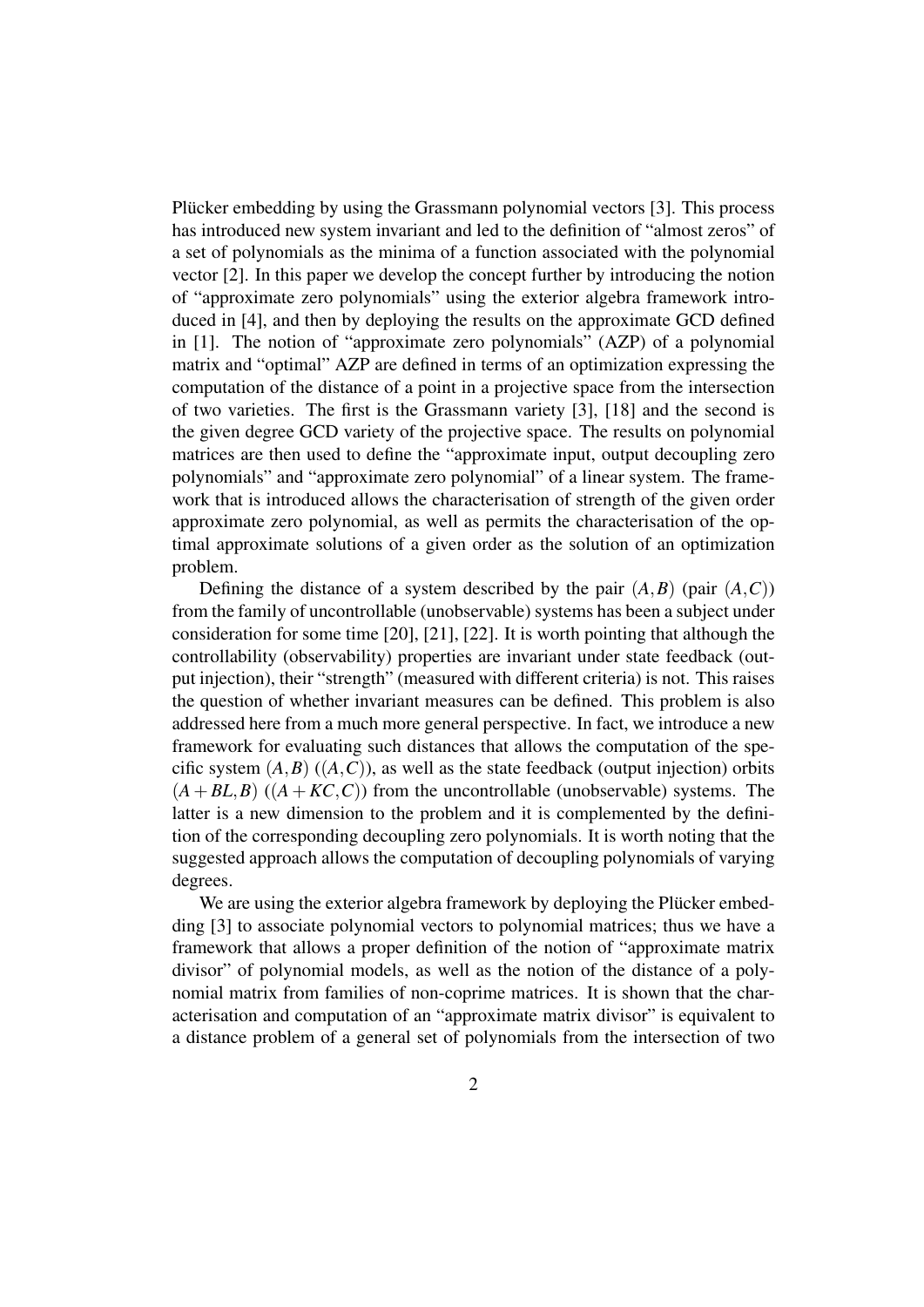varieties, a GCD (defined by the degree of the desirable GCD) and the dynamic Grassmann variety that is defined by the Forney order [11] of the polynomial matrix. The notion of approximate matrix divisor introduced here refers to a family of square matrices all having the same polynomial as determinant.

The results introduce a computational framework that potentially can provide the means for defining "approximate zero polynomials" for linear systems and introduce new measures of distance of systems from uncontrollability, unobservability using the "strength" associated with a given approximate solution. The characterisation of distance from uncontrollability, un-observability uses the algebraic matrix pencil characterisation [8], [9] which is based on the properties of Grassmann vectors and associated Plücker matrices of the corresponding pencils [12]. This distance may be parameterised by the degree of the corresponding decoupling zero polynomial. Using the algebraic feedback free criteria introduced by the restriction pencils [17], [18] a new notion of distance that is invariant under feedback is introduced, which expresses distance from state feedback orbit (uncontrollability case), output injection orbit (un-observability case). The use of Grassmann vectors, that is polynomial vectors in a projective space, implies that the general results on the "strength" of approximation, defined in [1] for polynomial vectors, yield lower bounds for the corresponding approximate polynomials of polynomial matrices; for two boundary cases (systems with one input (output), or systems with *n−*1 inputs (outputs), where *n* is the number of states), the results coincide.

#### 2. Definitions and preliminary results

Consider the linear system  $S(A, B, C, D)$ :

$$
S(A, B, C, D): \underline{\dot{x}} = A\underline{x} + B\underline{u}, \ y = C\underline{x} + D\underline{u} \tag{1}
$$

where  $A \in \mathbb{R}^{n \times n}$ ,  $B \in \mathbb{R}^{n \times p}$ ,  $C \in \mathbb{R}^{m \times n}$  and  $D \in \mathbb{R}^{m \times p}$ . It is assumed that  $(A, B)$  is controllable and  $(A, C)$  is observable. Alternatively,  $S(A, B, C, D)$  is defined by the transfer function matrix represented in terms of left, right coprime matrix fraction descriptions (LCMFD, RCMFD), as

$$
G(s) = D_l(s)^{-1} N_l(s) = N_r(s) D_r(s)^{-1}
$$
 (2)

where  $N_l(s)$ ,  $N_r(s) \in \mathbb{R}^{m \times p}[s]$ ,  $D_l(s) \in \mathbb{R}^{m \times m}[s]$  and  $D_r(s) \in \mathbb{R}^{p \times p}[s]$ . The system will be called *square* if  $m = p$  and *non-square* if  $m \neq p$ . We shall denote by *N* a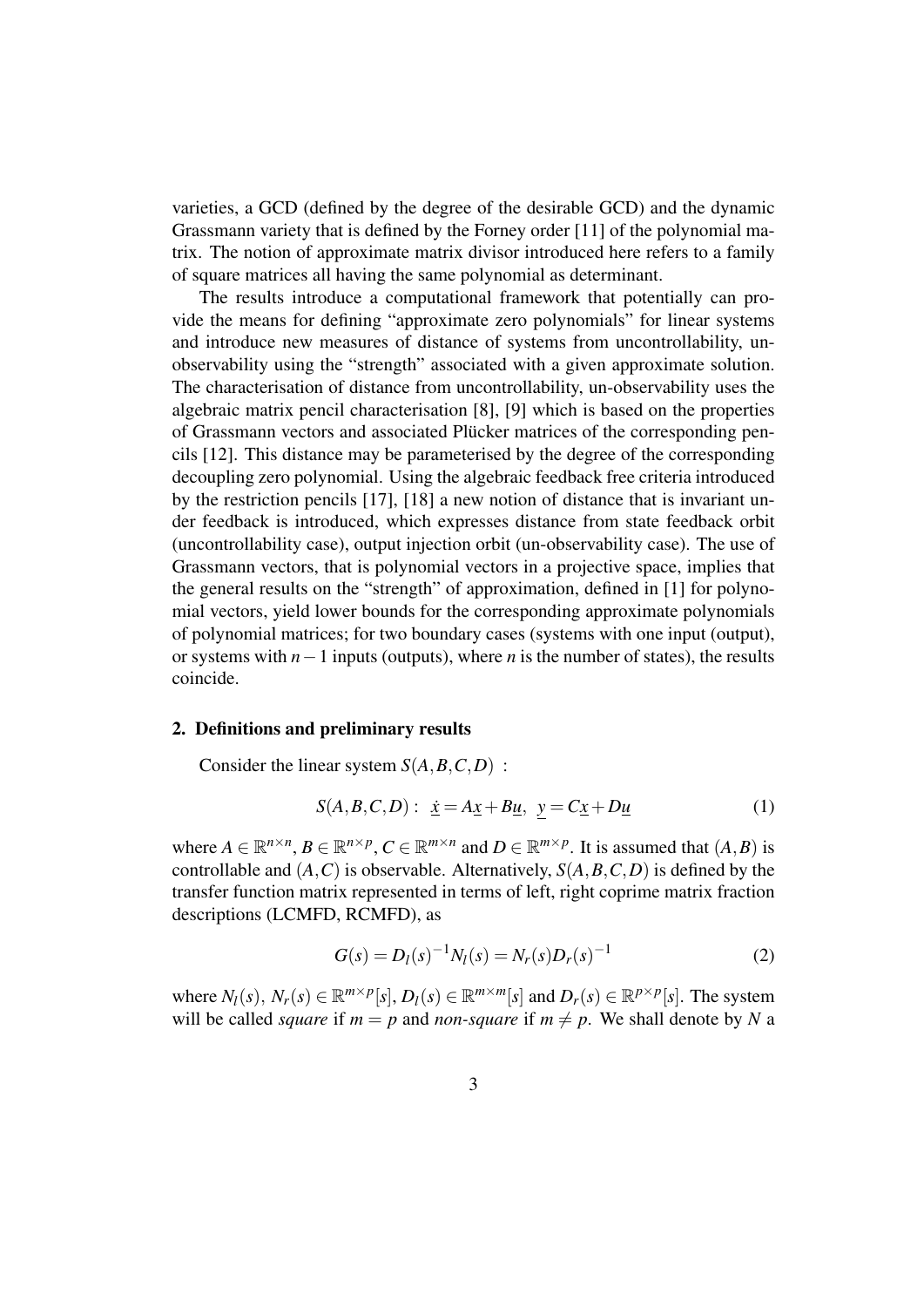left annihilator of *B*, i.e.  $N \in \mathbb{R}^{(n-p)\times n}$ ,  $NB = 0$  and by *M* a right annihilator of *C*, i.e.  $M \in \mathbb{R}^{n \times (n-m)}$ ,  $CM = 0$ , where both *N*, *M* have full rank.

The family of frequency assignment problems has a common formulation that allows a unifying treatment in terms of the Abstract Determinantal Assignment Problem. Thus :

(i) Pole assignment by state feedback: Pole assignment by state feedback  $L \in \mathbb{R}^{p \times n}$  reduces to the determinantal problem:

$$
p_L(s) = \det \{ sI - A - BL \} = \det \{ B(s)\tilde{L} \}
$$
 (3)

where  $B(s) = [sI - A, -B]$  is defined as the system controllability pencil and  $\tilde{L} =$  $[I_n, L^t]^t$ . The zeros of  $B(s)$  are the input decoupling zeros of the system [7], [23].

(ii) Design observers: The design of an *n*-state observer by an output injection  $T \in \mathbb{R}^{n \times m}$  reduces to the determinantal problem:

$$
p_T(s) = \det\{sI - A - TC\} = \det\{\tilde{T}C(s)\}\tag{4}
$$

where  $C(s) = [sI – A^t, –C^t]^t$  is the observability pencil and  $\tilde{T} = [I_n, T]$  represents output injection. The zeros of  $C(s)$  define the output decoupling zeros [7].

(iii) Zero assignment by squaring down: Given a system with  $m > p$  and  $c \in$  $\mathbb{R}^p$  the vector of the variables which are to be controlled, then  $\underline{c} = H\overline{y}$  where  $H \in$  $\mathbb{R}^{p \times m}$  is a *squaring down post-compensator*, and  $G'(s) = HG(s)$  is the *squared down transfer function matrix* [5]-[7]. A right MFD for  $G'(s)$  is defined  $G'(s)$  =  $HN_r(s)D_r(s)^{-1}$ ,  $G(s) = N_r(s)D_r(s)^{-1}$ . Finding *H* such that  $G'(s)$  has assigned zeros is defined as the *zero assignment by squaring down* problem [5], [7] and the zero polynomial of  $S(A, B, HC, HD)$  is

$$
z_K(s) = \det\{HN_r(s)\}\tag{5}
$$

#### *2.1. The Abstract Determinantal Assignment Problem (DAP):*

DAP is a multilinear nature problem of a determinantal character. If  $M(s) \in$  $\mathbb{R}^{p \times r}[s], r \leq p$  such that rank  $\{M(s)\} = r$  and let  $\mathcal{H}$  be a family of full rank  $r \times p$ constant matrices having a certain structure then DAP is reduced to solve equation (6) with respect to  $H \in \mathcal{H}$ 

$$
f_M(s, H) = \det\{HM(s)\} = f(s)
$$
\n(6)

where  $f(s)$  is a real polynomial of some degree d.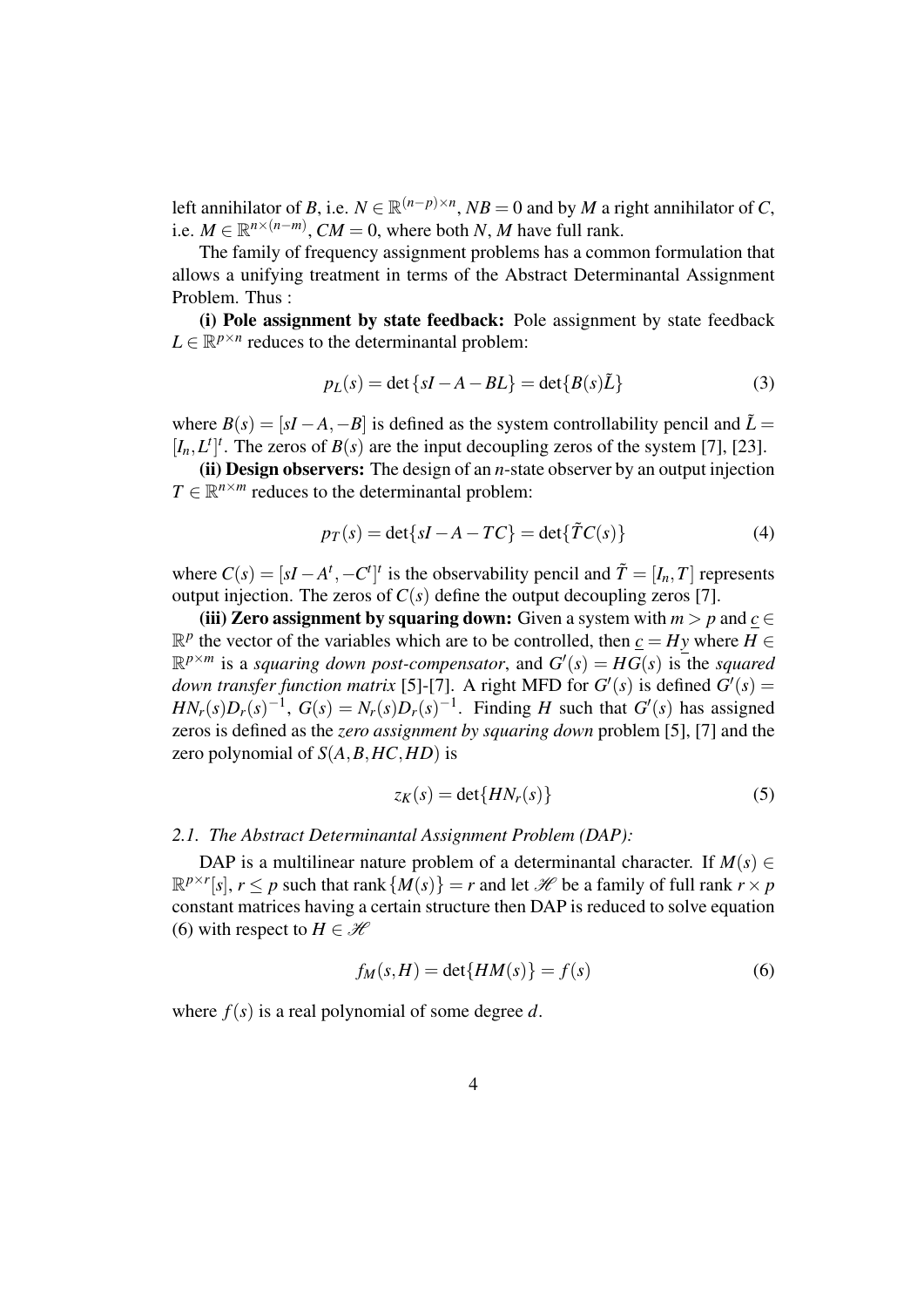Note that if  $M(s) = \overline{M}(s)Z(s)$  where  $\overline{M}(s) \in \mathbb{R}^{p \times r}[s]$  and  $Z(s) \in \mathbb{R}^{r \times r}[s]$  is a Greatest Right Divisor of  $M(s)$  (the zeros of  $Z(s)$  define the zeros of  $M(s)$  [9]), then clearly

$$
f_M(s, H) = \det\{HM(s)\} = \det\{HM(s)\}\det\{Z(s)\}\tag{7}
$$

**Remark 1:** The zeros of  $M(s)$  defined by the zeros of  $Z(s)$ , are fixed zeros of all polynomial combinants  $f(s)$ . This implies that input (output) decoupling zeros are fixed zeros under state feedback (output injection) and nonsquare zeros are fixed zeros under all squaring down compensators. For the case of polynomial matrices, the zeros are expressed as zeros of matrix divisors [9], or as the roots of the GCD of a polynomial multi-vector [3], [4]. It is the latter formulation that allows the development of a framework for defining "almost zeros" in a way that also permits the quantification of the strength of approximation. The results in [1] are deployed here to provide a new characterisation of "approximate" zeros of different type for Linear Systems.

Notation [10]: Let  $Q_{k,n}$  be the set of lexicographically ordered, strictly increasing sequences of *k* integers from  $1, 2, \ldots, n$ . By  $\underline{x}$  we denote a vector and by *c* a scalar. If  $\{x_{i_1},...,x_{i_k}\}$  is a set of vectors of a vector space  $\mathcal{V}, \omega = (i_1,...,i_k) \in$  $Q_{k,n}$ , then  $\underline{x}_{i_1} \wedge \ldots \wedge \underline{x}_{i_k} = \underline{x}_{\omega} \wedge$  denotes the exterior product and by  $\wedge^r \mathcal{V}$  we denote the *r*-th exterior power of  $\mathcal V$ . If  $H \in F^{m \times n}$  and  $r \le \min\{m, n\}$ , then by  $C_r(H)$  we denote the *r*-th compound matrix of *H* [10].

If  $\underline{h}_i^t, \underline{m}_i(s), i \in \underline{r}$ , denote the rows of *H*, columns of *M*(*s*) respectively, then

$$
C_r(H) = \underline{h}_1^t \wedge \ldots \wedge \underline{h}_r^t = \underline{h}^t \wedge \in \mathbb{R}^{\sigma}
$$
 (8)

and

$$
C_r(M(s)) = \underline{m}_1(s) \wedge \ldots \wedge \underline{m}_r(s) = \underline{m}(s) \wedge \in \mathbb{R}^{\sigma}[s], \sigma = \begin{pmatrix} p \\ r \end{pmatrix}
$$
 (9)

and by Binet-Cauchy theorem [10] we have that [4]:

$$
f_M(s,H) = C_r(H)C_r(M(s)) = \langle \underline{h} \wedge, \underline{m}(s) \wedge \rangle = \sum_{\omega \in \mathcal{Q}_{r,p}} h_{\omega} m_{\omega}(s)
$$

 $\omega = (i_1, \ldots, i_r) \in Q_{r,p}$ , and  $h_{\omega}, m_{\omega}(s)$  are the coordinates of  $h \wedge m(s) \wedge$ , respectively. Note that  $h_{\omega}$  is the  $r \times r$  minor of *H* which corresponds to the  $\omega$  set of columns of *H* and thus  $h_{\omega}$  is a multilinear alternating function [3] of the entries  $h_{ij}$  of  $H$ .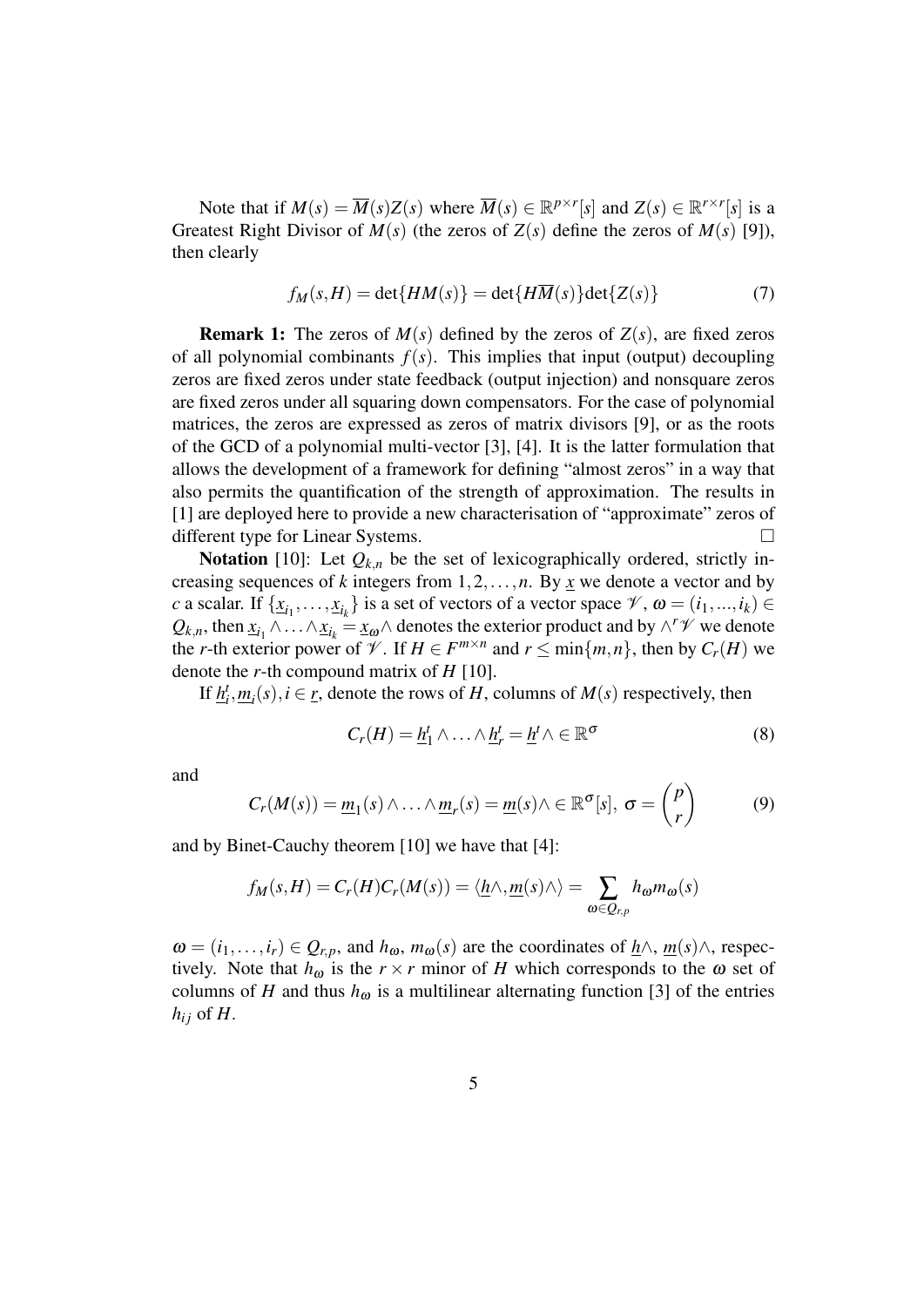**DAP Linear sub-problem**: Set  $\underline{m}(s) \wedge p(s) \in \mathbb{R}^{\sigma}[s]$ ,  $f(s) \in \mathbb{R}[s]$ . Determine the existence of  $\underline{k} \in \mathbb{R}^{\sigma}$ ,  $\underline{k} \neq 0$ , such that

$$
f_M(s,H) = \underline{k}^t \underline{p}(s) = \sum k_i p_i(s) = f(s), \ i \in \underline{\sigma}
$$
 (10)

**DAP Multilinear sub-problem:** Assume that  $K$  is the family of solution vectors *k* of equation (5). Determine if there exists  $H^t = [\underline{h}_1, ..., \underline{h}_r], H^t \in \mathbb{R}^{p \times r}$ , such that

$$
\underline{h}_1 \wedge \ldots \wedge \underline{h}_r = \underline{h} \wedge = \underline{k}, \quad \underline{k} \in \mathcal{K} \tag{11}
$$

**Lemma 1** [3]: Let  $\underline{k} \in \mathbb{R}^{\sigma}$ ,  $\sigma = \begin{pmatrix} p \\ r \end{pmatrix}$  $\binom{p}{r}$  and let  $k_{\omega}$ ,  $\omega = (i_1, ..., i_r) \in Q_{r,p}$  be the Plucker coordinates of a point in  $P_{\sigma-1}(\mathbb{R})$ . Necessary and sufficient condition for the existence of  $H \in \mathbb{R}^{r \times p}$ ,  $H = [\underline{h}_1, \dots, \underline{h}_r]^t$ , such that

$$
\underline{h}\wedge = \underline{h}_1 \wedge \ldots \wedge \underline{h}_r = \underline{k} = [\ldots, k_{\omega}, \ldots]^t
$$
 (12)

is that the coordinates  $k_{\omega}$  satisfy the quadratics

$$
\sum_{k=1}^{r+1} (-1)^{\nu-1} k_{i_1,\dots,i_{r-1},j_{\nu}^k j_1,\dots,j_{\nu-1},j_{\nu+1},j_{r+1}} = 0 \tag{13}
$$

where  $1 \le i_1 < i_2 < \ldots < i_{r-1} \le n, 1 \le j_1 < j_2 < \ldots < j_{r+1} \le n$ .

The quadratics defined by equation (13) are known as the *Quadratic Plücker Relations* (QPR) [3] and they define the Grassmann variety  $\Omega(r, p)$  of  $P_{\sigma-1}(\mathbb{R})$ .

#### 3. Grassman invariants of linear systems

Consider  $T(s) \in \mathbb{R}^{p \times r}[s]$ ,  $T(s) = [t_1(s), \dots, t_r(s)]$ ,  $p \ge r$ ,  $\text{rank}\{T(s)\} = r$ ,  $\mathcal{X}_t$  = Range<sub>R(*s*)</sub>(*T*(*s*)). If *T*(*s*) = *M*(*s*)*D*(*s*)<sup>-1</sup> is a RCMFD of *T*(*s*), then *M*(*s*) is a polynomial basis for  $\mathscr{X}_t$ . If  $Q(s)$  is a greatest right divisor of  $M(s)$  then  $T(s) = \tilde{M}(s)Q(s)D(s)^{-1}$ , where  $\tilde{M}(s)$  is a least degree polynomial basis of  $\mathcal{X}_t$ [9]. A *Grassmann Representative* (GR) for  $\mathcal{X}_t$  is defined by [4]

$$
\underline{t}(s) \wedge = \underline{t}_1(s) \wedge \ldots \wedge \underline{t}_r(s) = \underline{\tilde{m}}_1(s) \wedge \ldots \wedge \underline{\tilde{m}}_r(s) \cdot z_t(s) / p_t(s) \tag{14}
$$

where  $z_t(s) = \det\{Q(s)\}\,$ ,  $p_t(s) = \det\{D(s)\}\$ are the zero, pole polynomials of  $T(s)$ and  $\underline{\tilde{m}}(s) = \underline{\tilde{m}}_1(s) \wedge \ldots \wedge \underline{\tilde{m}}_r(s) \in \mathbb{R}^{\sigma}[s], \sigma = \binom{p}{r}$  $\binom{p}{r}$ , is also a GR of  $\mathscr{X}_t$ . Since  $\tilde{M}(s)$ is a least degree polynomial basis for  $\mathscr{X}_t$ , the polynomials of  $\underline{\tilde{m}}(s) \wedge$  are coprime and  $\underline{\tilde{m}}(s) \wedge$  will be referred to as a *reduced polynomial* GR ( $\mathbb{R}$  - $\mathbb{R}[s]$ - GR) of  $\mathscr{X}_t$ .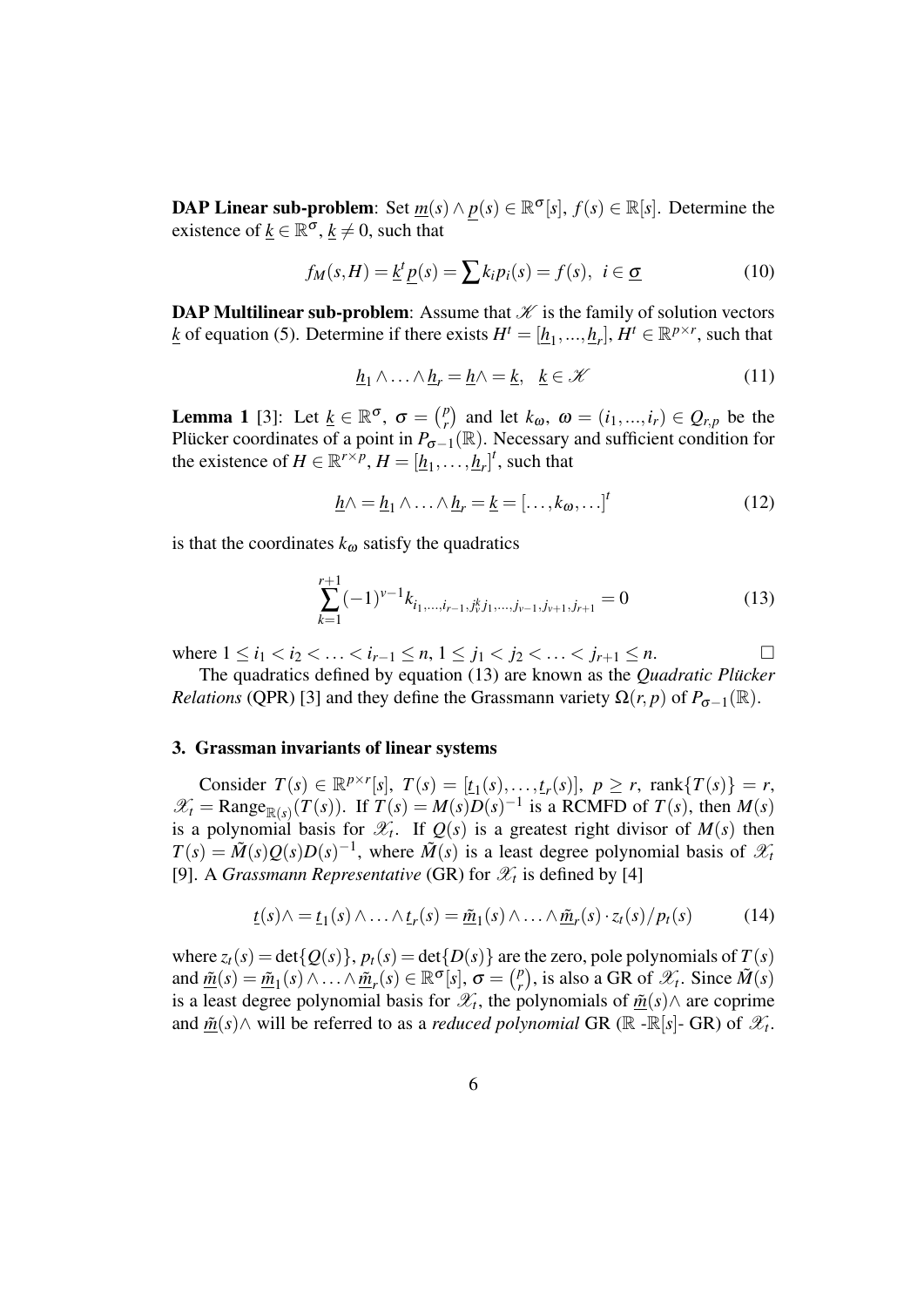If  $\delta = \deg \{ \underline{\tilde{m}}(s) \wedge \}$ , then  $\delta$  is the Forney dynamical order [11] of  $\mathscr{X}_t$ .  $\underline{\tilde{m}}(s) \wedge$  may be expressed as

$$
\underline{\tilde{m}}(s) \wedge = \underline{p}(s) = \underline{p}_0 + \underline{p}_1 s + \ldots + \underline{p}_\delta s^\delta = P_\delta \cdot \underline{e}_\delta(s) \tag{15}
$$

where  $P_{\delta} \in \mathbb{R}^{\sigma \times (\delta+1)}$  is a basis matrix for  $\underline{\tilde{m}}(s) \wedge$  and  $\underline{e}_{\delta}(s) = [1, s, ..., s^{\delta}]^{t}$ . All  $\mathbb{R}[s]$ -GRs of  $\mathscr{X}_t$  differ only by a nonzero scalar factor  $a \in \mathbb{R}$  and if  $\|\underline{p}_{\delta}\|=1,$  we define the canonical  $\mathbb{R}[s]$ -GR  $g(\mathcal{X}_t)$  and the basis matrix  $P_\delta$  is the *Plucker matrix* of  $\mathscr{X}_t$  [4].

**Theorem 1:**  $g(\mathscr{X}_t)$ , or the associated Plücker matrix  $P_\delta$ , is a complete (basis free) invariant of  $\mathscr{X}_t$ . .

In fact, the Grassmann representative and associated Plucker matrices provide alternative complete invariants for rational vector spaces to those introduced by the Forney theory of minimal bases [11].

If  $M(s) \in \mathbb{R}^{p \times r}[s], p \geq r$ , rank $\{M(s)\} = r$ , is a polynomial basis of  $\mathscr{X}_t$ , then  $M(s) = \tilde{M}(s)Q(s)$ , where  $\tilde{M}(s)$  is a least degree polynomial basis and  $Q(s)$  is a greatest right divisor of the rows of  $M(s)$  and thus

$$
\underline{m}(s) \wedge = \underline{\tilde{m}}(s) \wedge \det\{Q(s)\} = P_{\delta} \cdot \underline{e}_{\delta}(s) z_m(s) \tag{16}
$$

For the control problems discussed before the vector  $m(s)$  has important properties which stem from the properties of the corresponding system. A number of Plücker type matrices are:

(a) Controllability Plücker Matrices: For the pair  $(A, B)$ ,  $\underline{b}(s)^t \wedge$  denotes the exterior product of the rows of  $B(s) = [sI - A, -B]$  and  $P(A, B)$  is the basis matrix of  $\underline{b}(s)^t \wedge$ , then  $P(A, B)$  is the *controllability Plücker matrix* and its rank characterises the controllability properties. If *N* is an  $(n - p) \times n$  left annihilator of *B* ( $NB = 0$  and *N* basis matrix for left null space of *B*), the pencil  $R_c(s) = sN - NA \in \mathbb{R}^{(n-p)\times n}[s]$  provides the "feedback free" description of the original forced system and it is referred to as restricted input state pencil [19]; this pencil is invariant under the state feedback orbit and its elementary divisors define the set of input-decoupling zeros [8] of the system. Similarly, if *M* is an  $n \times (n - m)$  basis matrix for the right null space of (case of a strictly proper system) the pencil  $R_o(s) = sM - AM$  provides the "output injection free" description of the original forced system and it is referred to as restricted state output pencil [19] and its zeros (roots of elementary divisors) define the set of output decoupling zeros of the system [8]. The pencils  $R_c(s)$  and  $R_o(s)$  provide alternative transformation free characterisations of controllability, respectively observability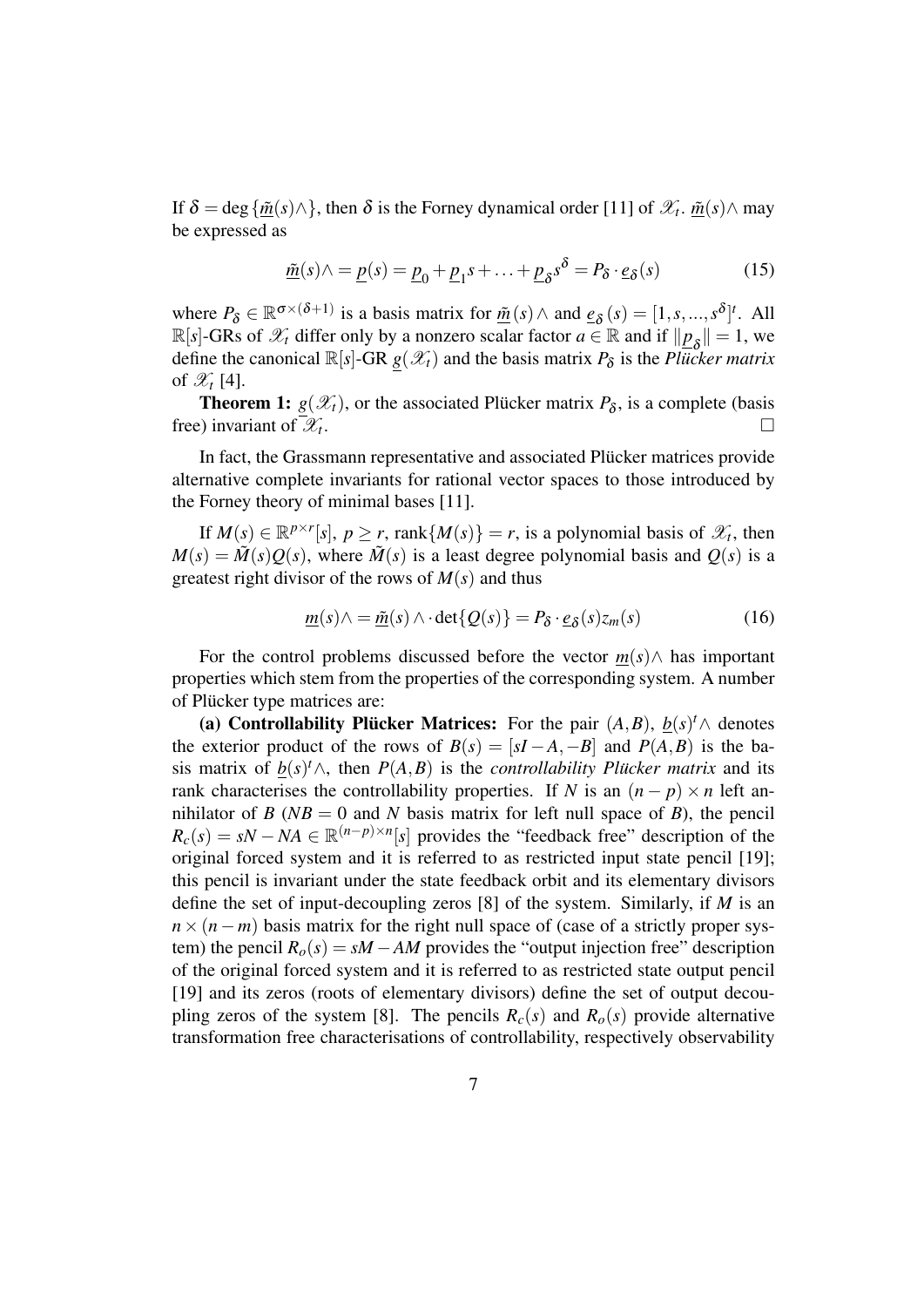and these allow the introduction of new measures for relative controllability respectively observability. If we denote by  $r(s)$ <sup>*t*</sup> $\wedge$  the exterior product of the rows of  $R(s)$  and  $P(N, NA)$  is the basis matrix of  $r(s)$ <sup>t</sup> $\wedge$ , then  $P(N, NA)$  will be referred to as the *restricted controllability Plücker matrix* of the system.

**Theorem 2** [12]: *S*(*A,B*) is controllable, iff *P*(*A,B*) or equivalently *P*(*N,NA*) has full rank.  $\Box$ 

(b) Observability Plücker Matrix: For the pair  $(A, C), c(s) \wedge$  denotes the exterior product of the columns of  $C(s) = [sI - A^t, -C^t]^t$  and  $P(A, C)$  is the basis matrix of  $c(s) \wedge$ . *P*(*A,C*) is the *observability Plücker matrix* and its rank characterises system observability. For the linear system an equivalent "output injection feedback-free" characterisation of observability [19] is provided by the output-restricted pencil  $Q(s) = sM - AM \in \mathbb{R}^{n \times (n-m)}$ ; this pencil is invariant of the output-injection orbit and its elementary divisors define the set of outputdecoupling zeros of the system. If we denote by  $q(s)$ <sup>*t*</sup> $\wedge$  the exterior product of the rows of  $Q(s)$  and  $P(M, AM)$  is the basis matrix of  $q(s)<sup>t</sup> \wedge$ , then  $P(M, AM)$  will be referred to as the *restricted observability Plücker matrix* of the system.

**Theorem 3** [12]: *S*(*A,C*) is observable, iff *P*(*A,C*) or equivalently *P*(*M,AM*) has full rank.  $\Box$ 

The above results provide alternative new tests for the controllability and observability properties, which are now based on Plucker matrices which are directly related the corresponding problems of frequency assignment. Although the controllability (observability) property is invariant under state feedback (output injection), the relative degrees of such properties may change. The use of "feedback free" descriptions provided by the restriction pencils allows the extension of distance on system orbits under feedback transformations.

Remark 2: As far as the exact properties of controllability (observability) the pencils  $B(s)$ ,  $R(s)$  ( $C(s)$ ,  $Q(s)$ ) provide equivalent characterisations. The invariance of  $R(s)$ ,  $Q(s)$  under feedback has significant differences when it comes to characterising the "relative degree" of controllability, observability, respectively. The relative rank properties of the matrices  $P(A, B)$ ,  $P(N, NA)$  and  $P(A, C)$ , *P*(*M,AM*) as defined by the singular values characterise respectively different system properties. In fact, rank properties of:

- (i)  $P(A, B)$ ,  $P(A, C)$  provide an indication for relative controllability and observability respectively.
- (ii) *P*(*N,NA*), *P*(*M,AM*) provide an indication for relative controllability and observability of the state feedback, output injection orbit respectively.  $\Box$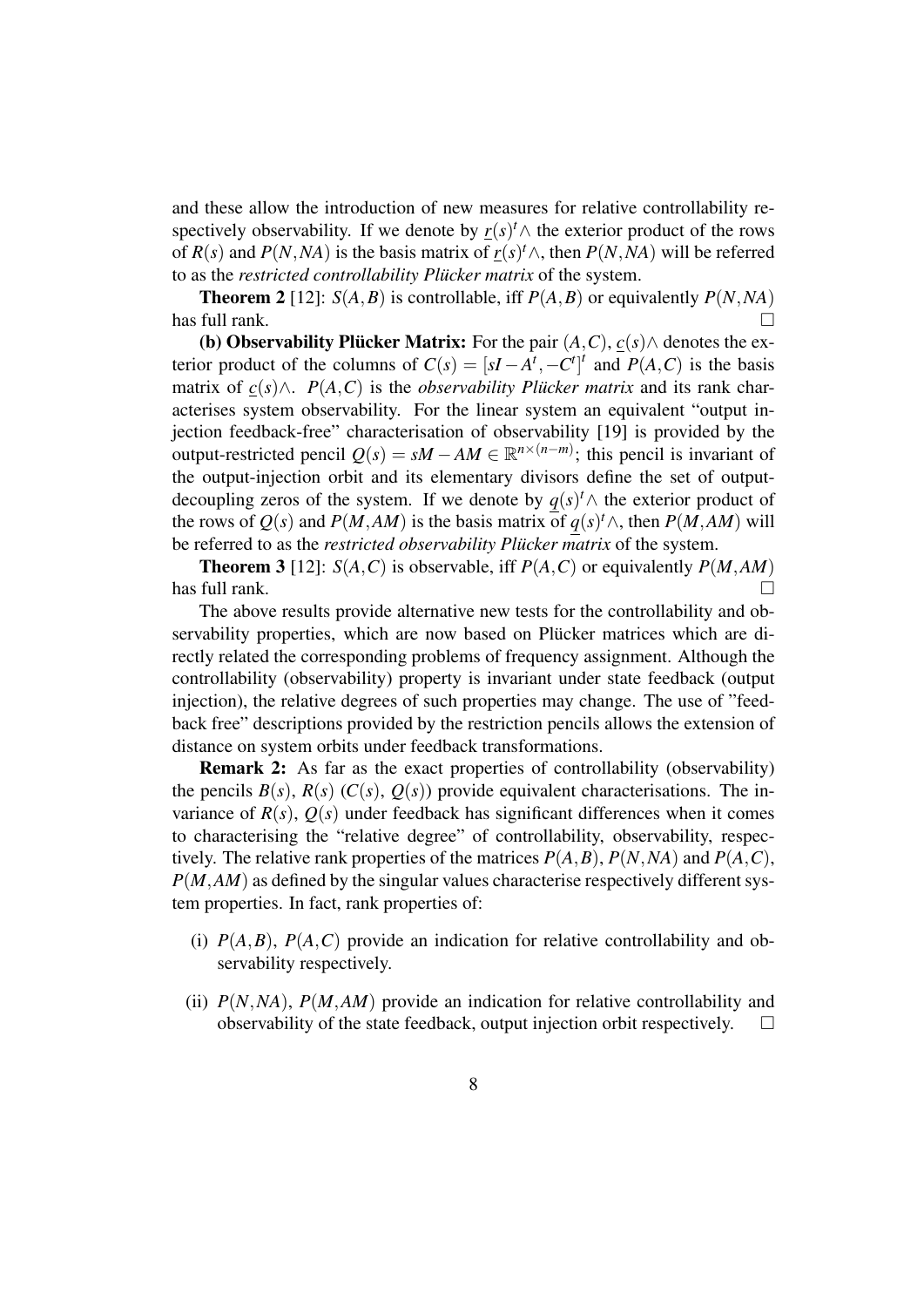It is worth noting that the vectors  $\underline{b}^t \wedge$ ,  $\underline{r}^t \wedge$ ,  $\underline{c}^t \wedge$ , and  $q^t \wedge$  are decomposable multivectors [3] and thus the corresponding matrix coefficients should satisfy special conditions (based on the Quadratic Plucker Relations (QPRs)  $[3]$ ) and thus they are sub-families of the corresponding general sets of matrices. This leads to:

Theorem 4: The smallest singular values of the Plücker matrices may be used to provide lower bounds for the distance from the family uncontrollable (unobservable) systems. In particular, the smallest singular values of:

- (i)  $P(A, B)$  ( $P(A, C)$ ) provide a lower bound for distance of the system  $S(A, B)$  $(S(A, C))$  from the family of uncontrollable (unobservable) systems.
- (ii)  $P(N, NA)$  ( $P(M, AM)$ ) provide a lower bound for distance of the state feedback (output injection) system orbit  $S(A + BL, B)$  ( $S(A + KC, C)$ ) from the family of uncontrollable (unobservable) systems.

**Proof:** (i) It is well known [24] that the minimal singular value defines the distance of a matrix *T* from the set of singular matrices of the same dimension. However, this result assumes that the elements of *T* are not constrained. The matrices  $P(A, B)$ ,  $P(A, C)$  are the coefficient matrices of Grassmann representatives [3] (that is they are obtained as the coefficient matrices of polynomial vectors and thus they are decomposable matrices [3]). As such the elements of such matrices are not free and thus their minimal singular value is a lower bound. (ii) The restricted input state pencil has the same value  $R_c(s) = sN - NA \in \mathbb{R}^{(n-p)\times n}[s]$ when defined on the open loop or the closed-loop under state feedback *L*, since  $R_c(s) = sN - NA = sN - N(A + BL)$ , since  $NB = 0$ . Clearly,  $R_c(s) = sN - NA$ characterises the state feedback orbit and not an individual system. The singular value bound then clearly follows from the same arguments on the structured nature of matrices given in part (i). The proof for observability follows along similar lanes.  $\Box$ 

**Corollary 1**: For the case where: (i)  $p = 1$  or  $p = n - 1$  for  $(A, B)$ , or (ii)  $m = 1$ or  $m = n - 1$  for  $(A, C)$ , the lower bounds defined by the minimal singular bounds become exact.

**Proof:** It is clear that for the case  $p = 1$ ,  $m = 1$  the associated matrices  $P(A, B)$ ,  $P(A, C)$ , or respectively  $P(N, NA)$ ,  $P(M, AM)$ , are unstructured and thus the minimal singular value is not any more a bound and defines the distance. For the cases  $p = n - 1$ ,  $m = n - 1$  it is known [3] that the corresponding multi-vectors are always decomposable, as well as the corresponding matrices. The respective matrices are thus unstructured and the corresponding minimal singular values define the distance.  $\Box$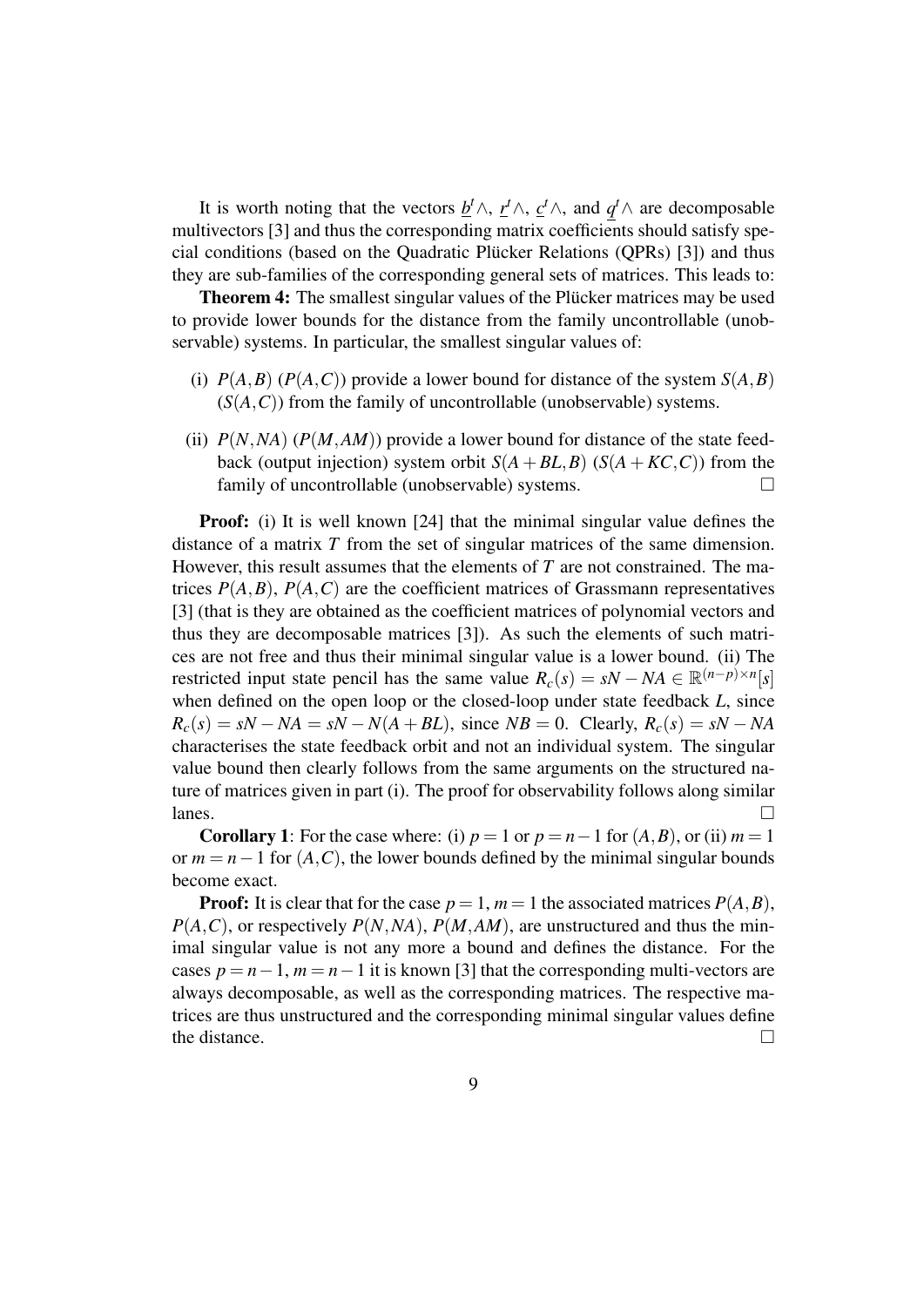The use of the restriction pencils allows for the first time the definition and estimation of the distance of orbits of systems from uncontrollability, unobservability respectively.

Remark 3: Improving the above distance results requires using the properties of the structured nature of the related matrices. Such problems may be reduced to problems of computation of structural singular values [25], [26].

(c) Column Plücker Matrices: For the transfer function  $G(s)$ ,  $m > p$ ,  $n(s)$ is the exterior product of the columns of the numerator  $N_r(s)$ , of a RCMFD and *P*(*N*) is the basis matrix of  $n(s)$ ∧. Note that *d* =  $\delta$ , the Forney order of  $\mathcal{X}_t$ , if  $G(s)$  has no finite zeros and  $d = \delta + k$ , where k is the number of finite zeros of  $G(s)$ , otherwise. If  $N_r(s)$  is least degree, then  $P_c(N)$  is the *column space Plucker matrix* .

**Theorem 5** [13]: For a generic system with  $m > p$ , for which  $p(m - p)$  $\delta + 1$ , where  $\delta$  is the Forney order,  $P_c(N)$  has full rank.

The rank properties of  $P_c(N)$  matrix characterize the properties of "almost" zeros" [4] and "approximate zero polynomial" of a linear system based on the notion of "approximate GCD" [1] which is discussed next.

#### 4. Approximate GCD of Polynomial Sets

Consider a set  $P = \{a(s), b_i(s) \in \mathbb{R}[s], i = 1, 2, ..., h\}$  of polynomials which has  $h+1$  elements and with the two largest values of degrees  $(n, p)$ , which is also denoted as  $P_{h+1,n}$ . The greatest common divisor (GCD) of *P* will be denoted by  $\varphi(s)$ . For any  $P_{h+1,n}$  we define a vector representative  $\underline{p}_{h+1}(s)$  and a basis matrix  $P_{h+1}$ . The classical approaches for the study of coprimeness and determination of the GCD makes use of the Sylvester Resultant, *S<sup>P</sup>* and the GCD properties are summarised below [14], [15]:

**Theorem 6:** For a set of polynomials  $P_{h+1,n}$  with a resultant  $S_p$  the following properties hold true:

1. Necessary and sufficient condition for a set of polynomials to be coprime is that:

$$
rank(S_P) = n + p \tag{17}
$$

2. Let  $\varphi(s)$  be the GCD of *P*. Then:

$$
rank(S_P) = n + p - deg \varphi(s)
$$
 (18)

3. If we reduce *SP*, by using elementary row operations, to its row echelon form, the last non-vanishing row defines the coefficients of the GCD.  $\Box$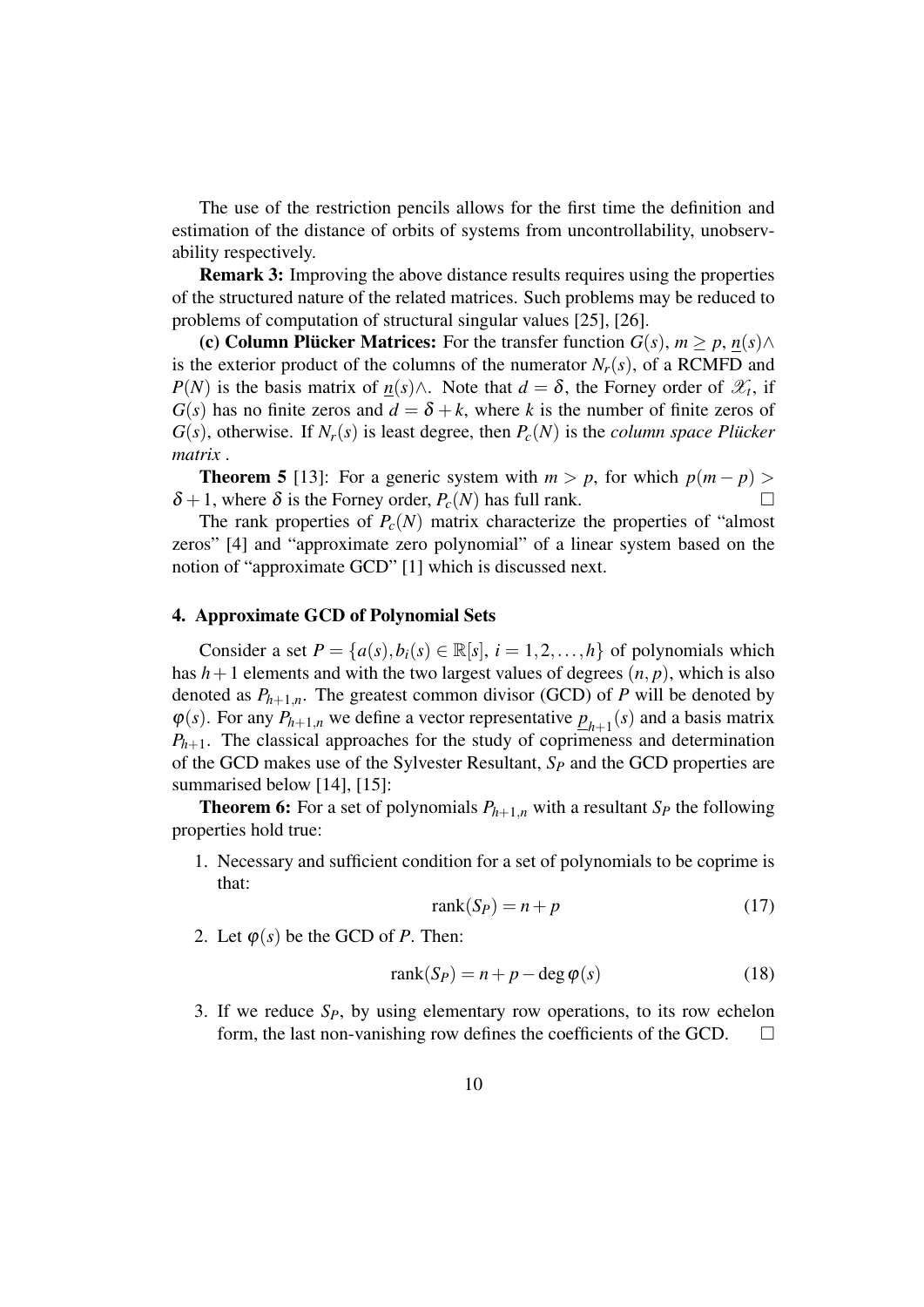The results in [15] establish a matrix based representation of the GCD, which is equivalent to the standard algebraic factorisation of the GCD of polynomials. This new GCD representation provides the means to define the notion of the "approximate GCD" subsequently in a formal way, and thus allows the definition of the optimal solution.

**Theorem 7:** Let  $P = \{a(s), b_1(s), \ldots, b_h(s)\}\text{, } \deg a(s) = n, \deg b_i(s) \leq p \leq n$ ,  $i = 1, \ldots, h$  be a polynomial set,  $S_P$  the respective Sylvester matrix,  $\varphi(s) = \lambda_k s^k +$  $\cdots + \lambda_1 s + \lambda_0$  be the GCD of the set and let *k* be its degree. Then there exists transformation matrix  $\Phi_{\varphi} \in \mathbb{R}^{(n+p)\times (n+p)}$  such that:

$$
\bar{S}_{P*}^{(k)} = S_P \Phi_{\varphi} = \left[ 0_k \mid \bar{S}_{P*} \right] \tag{19}
$$

or

$$
S_P = \bar{S}_{P^*}^{(k)} \hat{\Phi}_{\varphi} = \left[ 0_k \mid \bar{S}_{P^*} \right] \hat{\Phi}_{\varphi}
$$
 (20)

where  $\Phi_{\varphi} = \hat{\Phi}_{\varphi}^{-1}$ ,  $\hat{\Phi}_{\varphi}$  being the Toeplitz form of  $\varphi(s)$  [15] and

$$
\bar{S}_{P^*}^{(k)} = \begin{bmatrix} 0 & S_0^{(k)} \\ 0 & S_1^{(k)} \\ \vdots & \vdots \\ 0 & S_h^{(k)} \end{bmatrix} = [0 \ \tilde{S}_P^{(k)}]
$$
(21)

where  $S_i^{(k)}$  $i<sup>(*k*)</sup>$  are Toeplitz blocks corresponding to the coprime polynomials obtained from the original set after the division by the GCD.  $\Box$ 

The problem which is addressed next is the formal definition of the notion of the "approximate GCD" [1] and the evaluation of its strength. We shall denote by  $\Pi(n, p; h+1)$  the set of all polynomial sets  $P_{h+1,n}$  with the  $(n, p)$  the maximal two degrees and  $h+1$  elements. If  $P_{h+1,n} \in \Pi(n, p; h+1)$  we can define an  $(n, p)$ ordered perturbed set

$$
P'_{h+1,n} = P_{h+1,n} - Q_{h+1,n} \in \Pi(n, p; h+1)
$$
\n(22)

$$
= \{p'_i(s) = p_i(s) - q_i(s) : \deg q_i(s) \le \deg p_i(s)\}\
$$
 (23)

The above process is described by Figure 1 at the end of the paper.

**Lemma 2** [1]: For a set  $P_{h+1,n} \in \Pi(n,p;h+1)$  and an  $\omega(s) \in \mathbb{R}[s]$  with  $\deg \omega(s) \leq p$ , there always exists a family of  $(n, p)$ -ordered perturbations  $Q_{h+1,n}$ and for every element of this family  $P'_{h+1,n} = P_{h+1,n} - Q_{h+1,n}$  has a GCD divisible by  $\omega(s)$ .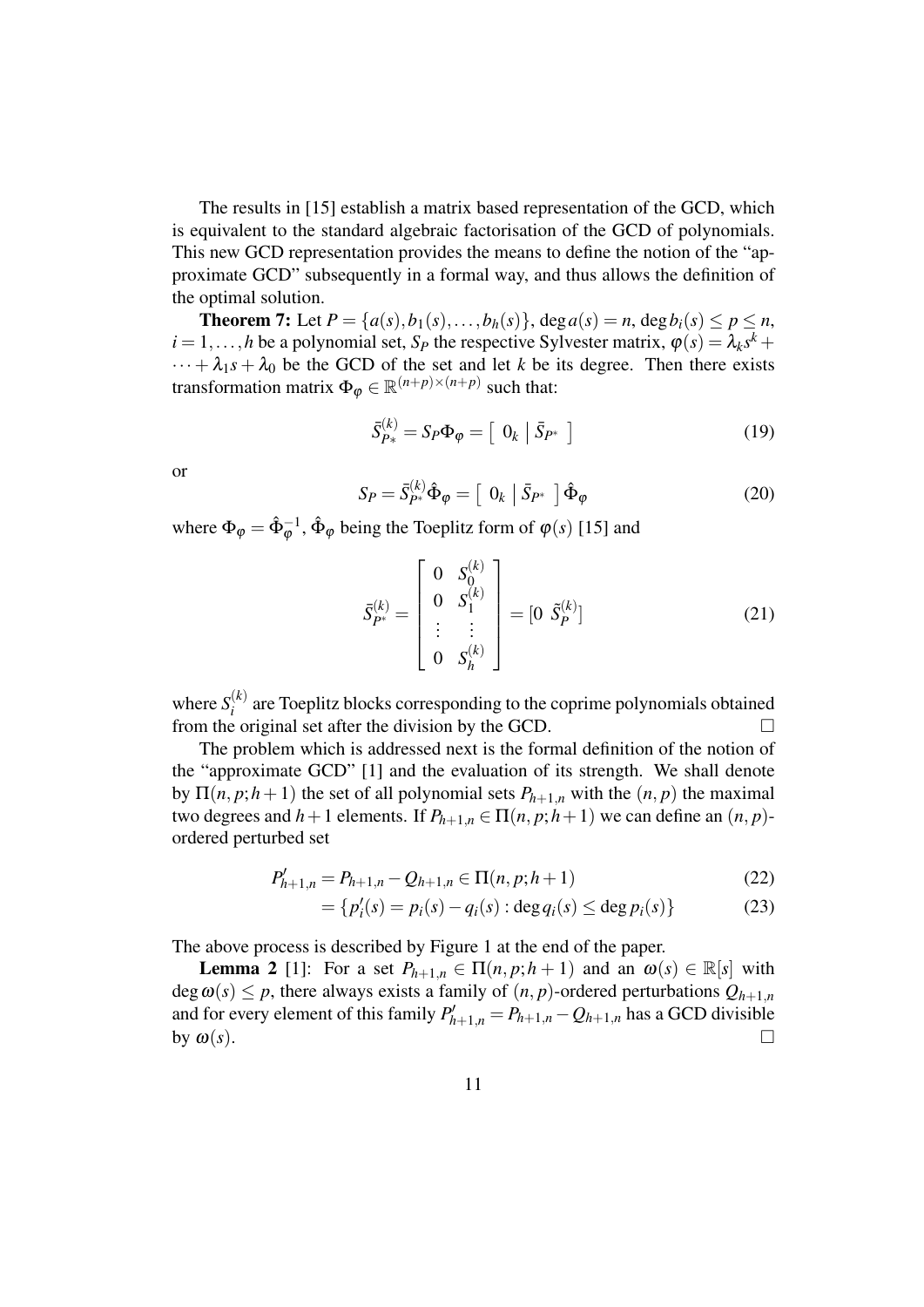**Definition 2:** Let  $P_{h+1,n} \in \Pi(n,p;h+1)$  and  $\omega(s) \in \mathbb{R}[s]$  be a given polynomial with deg  $\omega(s) = r \leq p$ . Let  $\Sigma_{\omega} = \{Q_{h+1,n}\}\)$  be the set of all  $(n, p)$ -order perturbations

$$
P'_{h+1,n} = P_{h+1,n} - Q_{h+1,n} \in \Pi(n, p; h+1)
$$
\n(24)

with the property that  $\omega(s)$  is a common factor of the elements of  $P'_{h+1,n}$ . If  $Q^*_{h+1,n}$ is the minimal norm element of the set  $\Sigma_{\omega}$ , then  $\omega(s)$  is referred as an *r-order almost common factor* of  $P_{h+1,n}$ , and the norm of  $Q^*_{h+1,n}$ , denoted by  $||Q^*||$ , as the *strength* of  $\omega(s)$ . If  $\omega(s)$  is the GCD of

$$
P_{h+1,n}^* = P_{h+1,n} - Q_{h+1,n}^*
$$
\n(25)

then  $\omega(s)$  will be called an *r-order almost GCD* of  $P_{h+1,n}$  with strength  $||Q^*||$ . A polynomial  $\hat{\omega}(s)$  of degree *r* for which the strength  $||Q^*||$  is a global minimum will be called the *r*-*order optimal almost GCD* (OA-GCD) of  $P_{h+1,n}$ .

The above definition suggests that any polynomial  $\omega(s)$  may be considered as an "approximate GCD", as long as deg  $\omega(s) \leq p$ . Important issues in the definition of approximate (optimal approximate) GCD are the parameterisation of the  $\Sigma_{\omega}$  set, the definition of an appropriate metric for  $Q_{h+1,n}$  and the solution of the optimization problem to define  $Q_{h+1,n}^*$ . The set of all resultants corresponding to  $\Pi(n, p; h+1)$  set, will be denoted by  $\Psi(n, p; h+1)$ .

**Remark 4:** If  $P_{h+1,n}$ ,  $Q_{h+1,n}$ ,  $P'_{h+1,n} \in \Pi(n, p; h+1)$  are sets of polynomials and  $S_P$ ,  $S_Q$ ,  $\bar{S}'_P$  denote their generalised resultants, then these resultants are elements of  $\Psi(n, p; h+1)$  and  $S'_{l}$  $P'_{P} = S_{P} - S_{Q}$ .

**Theorem 8:** Let  $P_{h+1,n} \in \Pi(n,p;h+1)$  be a set,  $S_P \in \Psi(n,p;h+1)$  be the corresponding generalized resultant and let  $v(s) \in \mathbb{R}[s]$ , deg  $v(s) = r \leq p$ ,  $v(0) \neq$ 0. Any perturbation set  $Q_{h+1,n} \in \Pi(n, p; h+1)$ , i.e.  $P'_{h+1,n} = P_{h+1,n} - Q_{h+1,n}$ , which has  $v(s)$  as common divisor, has a generalized resultant  $S_Q \in \Psi(n, p; h+1)$ that is expressed as

$$
S_Q = S_P - \bar{S}_{P^*}^{(r)} \hat{\Phi}_v = \left[ 0_r \mid \bar{S}_{P^*} \right] \hat{\Phi}_v \tag{26}
$$

 $\Box$ 

where  $\hat{\Phi}_{v}$  is the Toeplitz representation of  $v(s)$  and  $\bar{S}_{P^*} \in \mathbb{R}^{(p+hn)\times(n+p-r)}$  the  $(n, p)$ -expanded resultant of a  $P_{h+1,n-r}^* \in \Pi(n-r, p-r; h+1)$ . Furthermore, if the parameters of  $\bar{S}_{P^*}$  are such that  $\bar{S}_{P^*}$  has full rank, then  $v(s)$  is a GCD of set  $P'_{h+1,n}$ .

**Remark 5:** The result provides a parameterisation of all perturbations  $Q_{h+1,n}$  $\Pi(n, p; h+1)$  which yield sets  $P'_{h+1,n}$  having a GCD with degree at least *r* and divided by the given polynomial  $v(s)$ . The free parameters are the coefficients of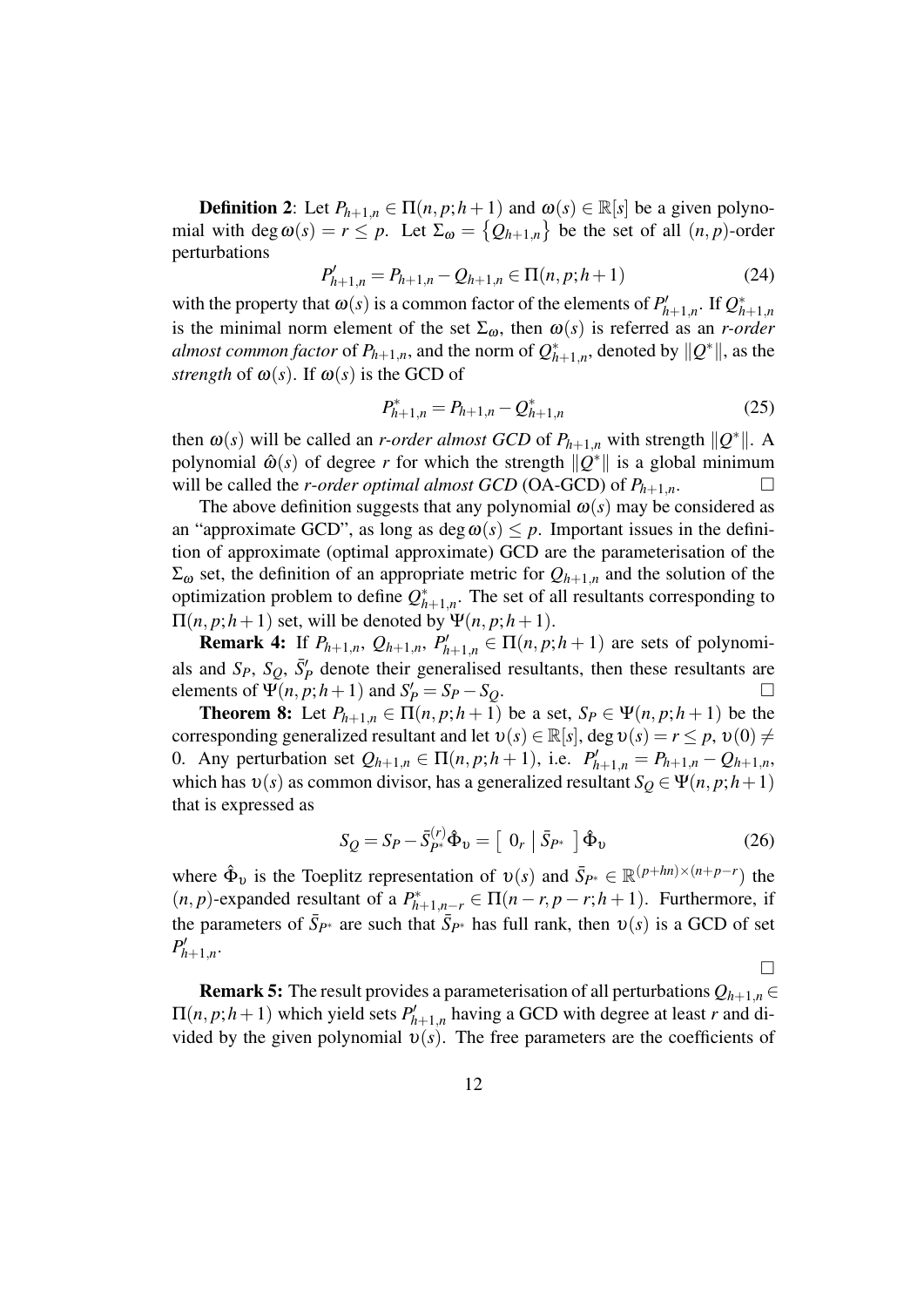the  $P_{h+1,n-r}^* \in \Pi(n-r,p-r;h+1)$  set of polynomials. For a set of parameters,  $v(s)$  is a divisor of  $P'_{h+1,n}$ ; for generic sets,  $v(s)$  is a GCD of  $P'_{h+1,n}$ .

A useful metric for evaluation of strength of "approximate GCD" has to relate to the coefficients of the polynomials and the Frobenius norm seems to be an appropriate choice.

Corollary 2: Let  $P_{h+1,n} \in \Pi(n, p; h+1)$  and  $v(s) \in \mathbb{R}[s]$ , deg  $v(s) = r \leq p$ . The polynomial  $v(s)$ ,  $v(0) \neq 0$  is an *r*-order almost common divisor of  $P_{h+1,n}$  and its strength is defined as a solution of the following minimization problem:

$$
f(P, P^*) = \min_{\forall P^*} \left\| S_P - \left[ 0_r \mid \bar{S}_{P^*} \right] \hat{\Phi}_v \right\|_F \tag{27}
$$

where  $P^* \in \Pi(n, p; h+1)$ . Furthermore  $v(s)$  is an *r*-order almost GCD of  $P_{h+1,n}$ if the minimal corresponds to a coprime set  $P^*$  or to full rank  $S_{P^*}$ .

The optimization problem defining the strength of any order approximate GCD is now used to investigate the "best" amongst all approximate GCDs of a degree *r*. We consider polynomials  $v(s)$ ,  $v(0) \neq 0$ . Then  $\hat{\Phi}_v$  is nonsingular and has fixed norm  $\|\hat{\Phi}_v\|_F$  for all  $v(s)$ .

Optimisation Problem: This can be expressed as

$$
f_1(P, P^*) \triangleq ||\hat{\Phi}_v||_F \cdot f(P, P^*)
$$
\n(28)

$$
= \min_{\forall P^*} \{ \| S_P - \left[ 0_r \mid \bar{S}_{P^*} \right] \hat{\Phi}_v \|_F \cdot \| \Phi_v \|_F \}
$$
(29)

$$
= \min_{\forall P^*} \| Sp\Phi_{\mathfrak{v}} - \left[ 0_r \mid \bar{S}_{P^*} \right] \|_F
$$
\n(30)

where  $P$ ,  $\Phi$ <sub>v</sub> have the structure as previously defined and  $v(s)$  has degree *r*.

We may summarise the main results as follows [1]:

**Theorem 9:** Consider the set of polynomials  $P \in \Pi(n, p; h+1)$  and  $S_P$  be its Sylvester matrix. Then the following hold true:

1. For a certain approximate GCD  $v(s)$  of degree *k*, the perturbed set  $\tilde{P}$  corresponding to minimal perturbation applied on *P*, such that  $v(s)$  becomes an exact GCD, defined by:

$$
S_{\tilde{P}} = \tilde{S}_P' \hat{\Phi}_v = \left[ 0_k \left| \hat{S}_P^2 \right| \hat{\Phi}_v \right] \tag{31}
$$

2. The strength of an arbitrary  $v(s)$  of degree *k* is then given by:

$$
f(P, P^*) = \min_{\forall P^*} \left\| \tilde{S}_P' \Phi_v \right\|_F \tag{32}
$$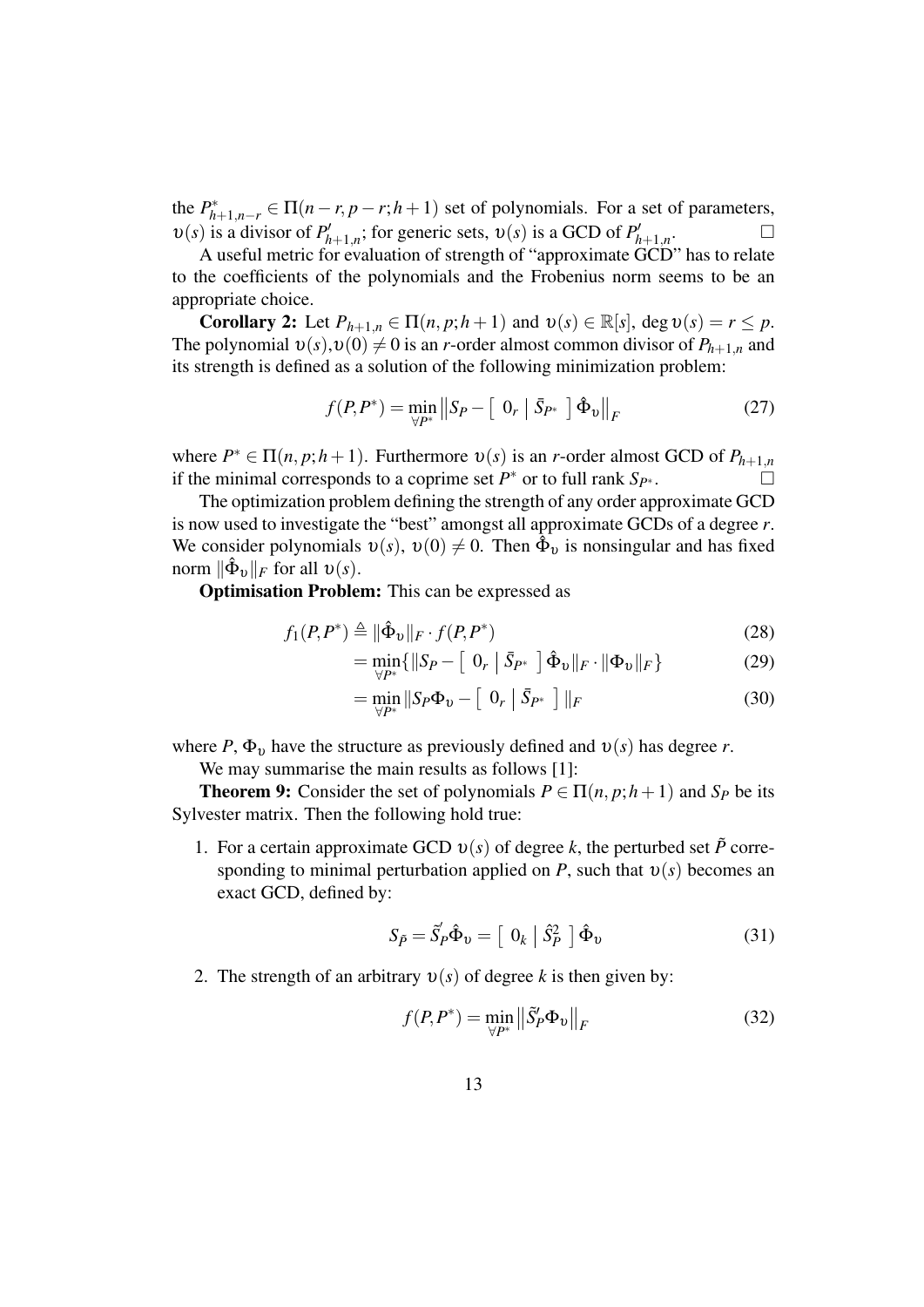3. The *optimal approximate GCD* of degree *k* is a  $\varphi(s)$  defined by solving:

$$
f(P, P^*) = \min_{\forall P^* \text{ deg } \varphi(s) = k} \{ \left\| \tilde{S}'_P \Phi_{\varphi} \right\|_F \}
$$
(33)

 $\Box$ 

The computation of the optimal approximate GCD is equivalent to a nonconvex optimization problem and can be defined as a structural singular value problem [26]. Numerical techniques linked to the computation of "approximate GCD" [1], [16] have been developed in [27]-[30].

#### 5. Grassmann Invariants, approximate zero polynomials and distance problems

The characterisation of the "approximate GCD" and its "optimal" version provides the means to define the respective approximate zero polynomials for different classes of linear systems properties, which cover the cases:

- (a) *Approximate zero polynomial* based on the coprime polynomial multi-vector *n*(*s*)*∧*.
- (b) *Approximate input decoupling zero polynomial* based on the coprime polynomial multi-vector  $\underline{b}(s) \wedge$ .
- (c) *Approximate invariant input decoupling zero polynomial* based on the coprime polynomial multi-vector  $r(s)$ ∧.
- (d) *Approximate output decoupling zero polynomial* based on the coprime polynomial multi-vector *c*(*s*)*∧*.
- (e) *Approximate invariant output decoupling zero polynomial* based on the coprime polynomial multi-vector  $q(s)$ ∧.

Note that such polynomial multi-vectors have to satisfy the corresponding set of QPRs. It is that property that makes the computation of the approximate polynomials a more difficult problem. We shall develop the results for the case of a general polynomial matrix. We note first that an obvious corollary of Theorem 6 is:

Corollary 3: Let  $\Pi(n, p; h+1)$  be the set of all polynomial sets  $P_{h+1,n}$  with  $h+1$ 1 elements and with the two higher degrees  $(n, p)$ ,  $n \geq p$  and let  $S_p$  be the Sylvester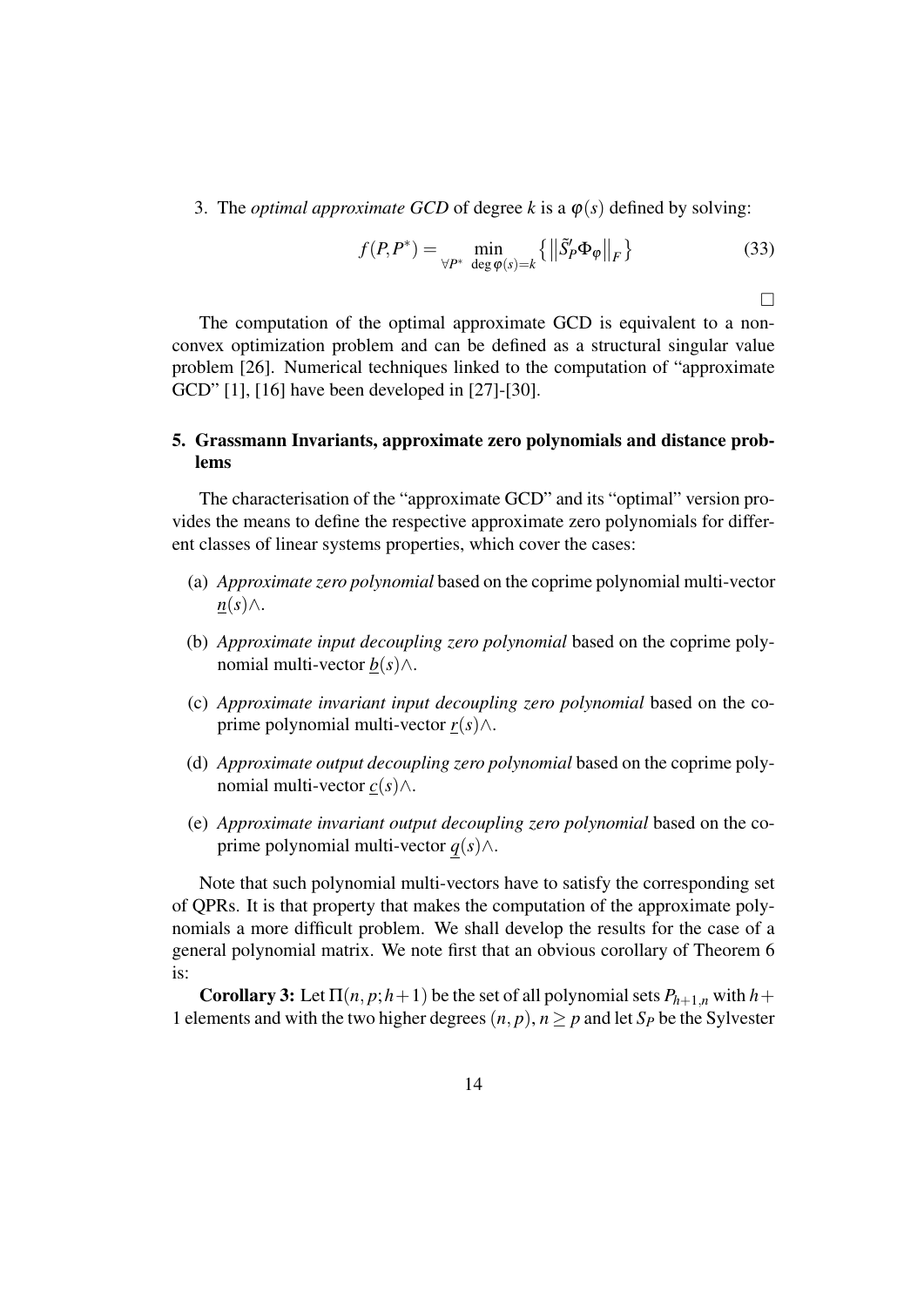resultant of the general set  $P_{h+1,n}$ . The variety of  $P^{N-1}$  which characterise all sets  $P_{h+1,n}$  having a GCD with degree  $d, 0 < d \leq p$  is defined by the set of equations

$$
C_{n+p-d+1}(S_P) = 0 \t\t(34)
$$

 $\Box$ 

The above defines a variety  $\Delta_d(n, p; h+1)$  described by the polynomial equations in the coefficients of the vector  $\underline{p}_{h+1,n}$ , or the point  $P_{h+1,n}$  of  $P^{N-1}$ , and will be called the *d*-*GCD* variety of  $P^{N-1}$ . This characterises all sets in  $\Pi(n, p; h+1)$ with a GCD of degree *d*. The definition of the "optimal GCD" is thus a problem of finding the distance of a given set  $P_{h+1,n}$  from the variety  $\Delta_d(n, p; h+1)$ . For any  $P_{h+1,n} \in \Pi(n, p; h+1)$  this distance is defined by

$$
d(P, \Delta) = \min_{\forall P^*, \varphi} \left\| S_P - \left[ 0_k \mid \bar{S}_{P^*} \right] \hat{\Phi}_{\varphi} \right\|_F
$$
 (35)

 $\varphi(s) \in \mathbb{R}[s], P^* \in \Pi(n-k, p-k; h+1), \deg \varphi(s) = k$ , the k-distance of  $P_{h+1,n}$ from the *k*-GCD variety  $\Delta_k(n, p; h+1)$  and  $\tilde{\varphi}(s)$  emerges as a solution to an optimisation problem and it is the *k*-*optimal approximate GCD* and the value  $d(P, \Delta)$ is its *k*-*strenght*.

For polynomial matrices we can extend the scalar definition of the approximate GCD as follows:

**Definition 3:** Consider the coprime polynomial matrix  $T(s) \in \mathbb{R}^{q \times r}[s]$  and let  $\Delta T(s) \in \mathbb{R}^{q \times r}$ [*s*] be an arbitrary matrix such that

$$
T(s) + \Delta T(s) = \tilde{T}(s) = \tilde{T}(s)R(s)
$$
\n(36)

where  $R(s) \in \mathbb{R}^{r \times r}[s]$ . Then  $R(s)$  will be called an *approximate matrix divisor* of  $T(s)$ .

The above definition may be interpreted using exterior products as an extension of the problem defined for polynomial vector sets. The difference between general sets of vectors and those generated from polynomial matrices by taking exterior products is that the latter must satisfy the decomposability conditions [3] and in turn they define another variety of the Grassmann type.

Consider now the set of polynomial vectors  $\Pi(n, p; h+1)$  and let  $\Pi^{\wedge}(n, p; h+1)$ 1) be its subset of the decomposable polynomial vectors  $p(s) \in \mathbb{R}^{\sigma}[s]$ , which correspond to the  $q \times r$  polynomial matrices with degree *n*. The set  $\Pi^{\wedge}(n, p; h+1)$  is defined as the Grassmann variety  $G(q,r;\mathbb{R}[s])$  of the projective space  $P^{\sigma-1}(\mathbb{R}[s])$ . The way we can extend the scalar results is based on: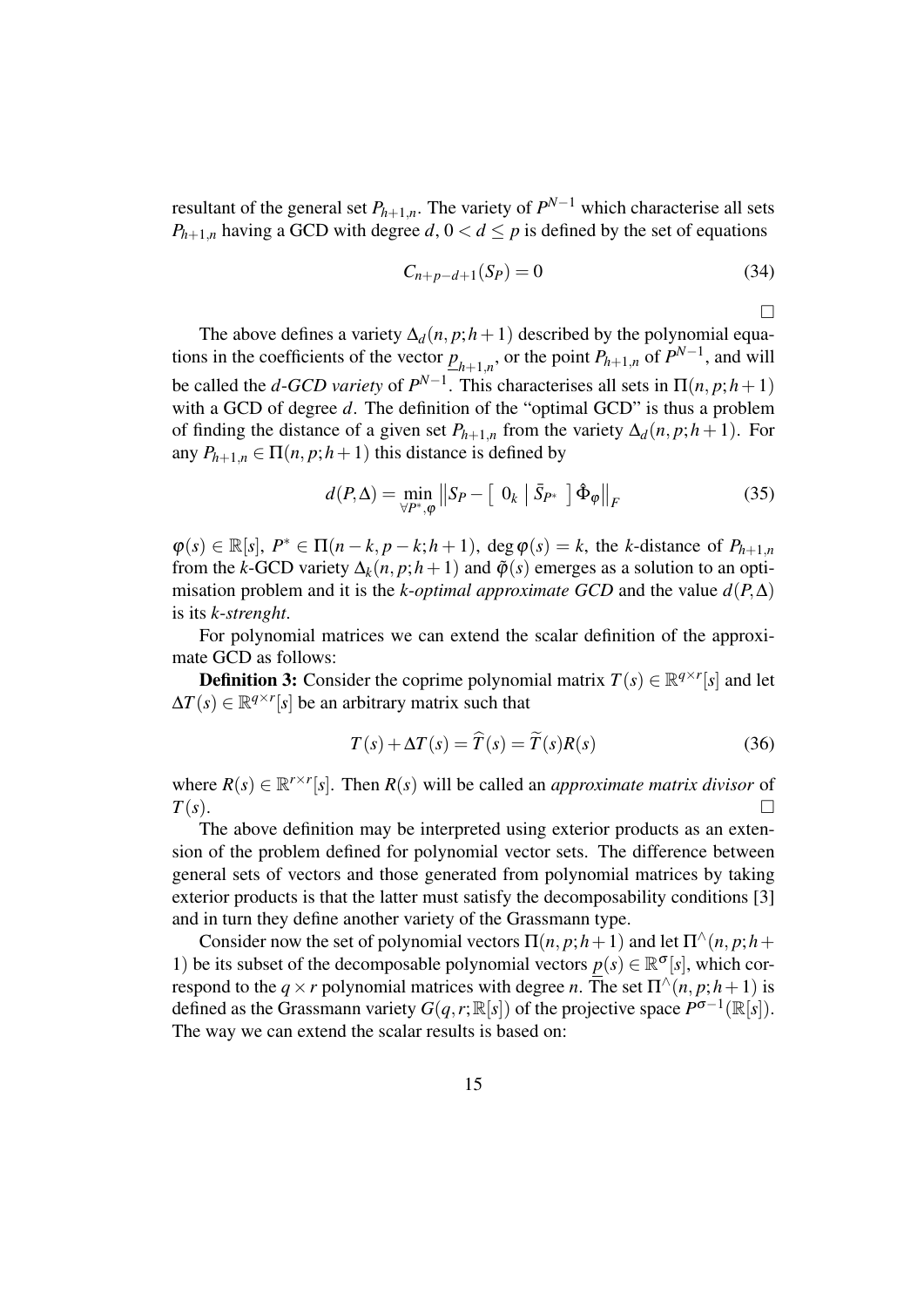(i) Parameterise the perturbations that move a general set  $P_{\sigma,n}$ , to a set  $P'_{\sigma,n}$ *P*<sub>σ</sub>*,n*</sup> +  $Q$ <sub>σ</sub>*,n*</sub>  $\in \Delta_k$  (*n, p*;  $\sigma$ ) where initially  $Q$ <sub>σ*,n*</sub> and  $P'$ <sub>σ*,n*</sub> are free.

(ii) For the scalar results to be transferred back to the polynomial matrices the sets  $P'_{\sigma,n}$  have to be decomposable multi-vectors which are denoted by  $\Pi^{\wedge}(n,p;\sigma)$ . The latter set will be referred to as the *n*-*order subset* of the Grassmann variety  $G(q, r; \mathbb{R}[s])$  and the sets  $P'_{\sigma,n}$  must be such that

$$
P'_{\sigma,n} \in \Pi(n,p;\sigma) \bigcap \Delta_k(n,p;\sigma) = \Delta_k^{\wedge} \Pi(n,p;\sigma) \tag{37}
$$

where  $\Delta_k^{\wedge} \Pi(n, p; \sigma)$  is the decomposable subset of  $\Delta_k(n, p; \sigma)$ . Parameterising all sets  $P'_{\sigma,n}$  provides the means for posing a distance problem as before. This is clearly a constrained distance problem since now we have to consider the intersection variety defined by the corresponding set of QPRs and the equations of the GCD variety. Some preliminary results on this problem are stated below:

Lemma 3: The following properties hold true:

- 1.  $\Pi^{\wedge}(n, p; h+1)$  is proper subset  $\Pi(n, p; h+1)$  if  $r \neq 1$  and  $q \neq r-1$ .
- 2.  $\Pi^{\wedge}(n, p; h+1) = \Pi(n, p; h+1)$  if either  $r = 1$  or  $q = r 1$ .
- 3. The set  $\Delta_k^{\wedge} \Pi(n, p; \sigma)$  is always nonempty.

The result is a direct implication of the decomposability conditions for multivectors [3].

**Theorem 10:** Let  $P_{\sigma,n} \in \Pi^{\wedge}(n,p;\sigma)$  and denote by  $d(P,\Delta_k), d(P,\Delta_k^{\wedge})$  the distance from  $\Delta_k(n, p; \sigma)$  and  $\Delta_k^{\wedge} \Pi(n, p; \sigma)$  respectively. The following hold true:

- 1. If  $q = r 1$  or  $r = 1$ , then the solutions of the two optimisation problems are identical and  $d(P, \Delta_k) = d(P, \Delta_k^{\wedge}).$
- 2. If  $q \neq r-1$  and  $r \neq 1$ , then  $d(P, \Delta_k) \leq d(P, \Delta_k)$ ).  $\qquad \qquad \Box$

Remark 6: The definition of the almost zero polynomials in the matrix case is clearly a distance problem. For polynomial matrices this distance problem is defined on the set  $P_{h+1,n}$  of  $\Pi(n, p; h+1)$  from the intersection of the varieties  $\Delta_d(n, p; h+1)$  and  $G(q, r; \mathbb{R}[s])$ .

The above suggests that the Grassmann distance problem has to be considered only when  $q ≠ r - 1$  and  $r ≠ 1$ . The Grassmann distance problem requires the study of some additional topics linked to algebraic geometry and exterior algebra such as: (i) Parameterisation of all decomposable sets *P* with a fixed order *n*; (ii) Characterisation of the set  $\Delta_k^{\wedge} \Pi(n, p; \sigma)$  and its properties. The above issues are central for the solution of the GDP and are topics for further research. For the special case  $r = 1$ ,  $q = r - 1$  the distance  $d(P, \Delta_k)$  is reduced to that of the polynomial vector case since we guarantee decomposability and this leads to the definition of almost zeros and almost decoupling zeros.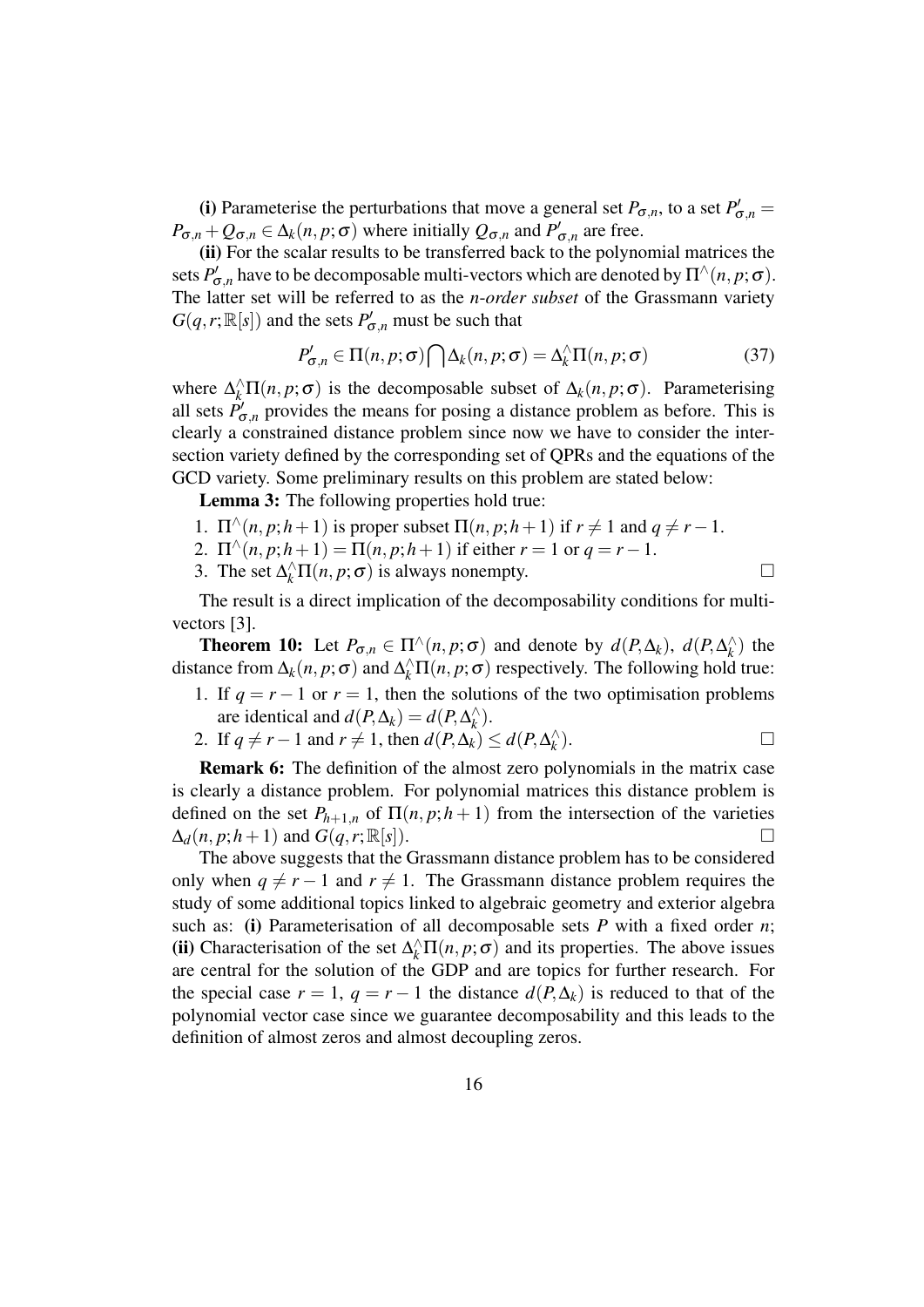

Figure 1: *The notion of "approximate GCD"*

#### 6. Conclusions

The paper uses the recently introduced notion of "approximate GCD" of a set of polynomials [1] and the characterization of controllability and observability properties in terms of exterior products and associated Plücker matrices of controllability and observability pencils [12] to define distance from the set of uncontrollable, unobservable systems, as well as the corresponding approximate decoupling polynomials; furthermore, the use of the restriction pencils *R*(*s*) and  $Q(s)$  allows the definition of the distance of the state feedback, output injection orbits from uncontrollable, unobservable families respectively. The main distinctive feature of the approach, is the definition of distance of the orbits of systems from the uncontrollable, unobservable sets, as well as the definition of the approximate decoupling polynomials. The paper also extends the notion of approximate GCD of a set of polynomials to the case of *approximate matrix divisors*. It has been shown that this problem is equivalent to a distance problem from the intersection of two varieties and it is much harder than the polynomial vectors case. Our approach is based on the optimal approximate GCD and when this is applied to linear systems introduces new system invariants with significance in defining system properties under parameter variations on the corresponding model. The natural way for introducing such notions has been the notion of the polynomial Grassmann representative [4], which introduces new sets of polynomials. The na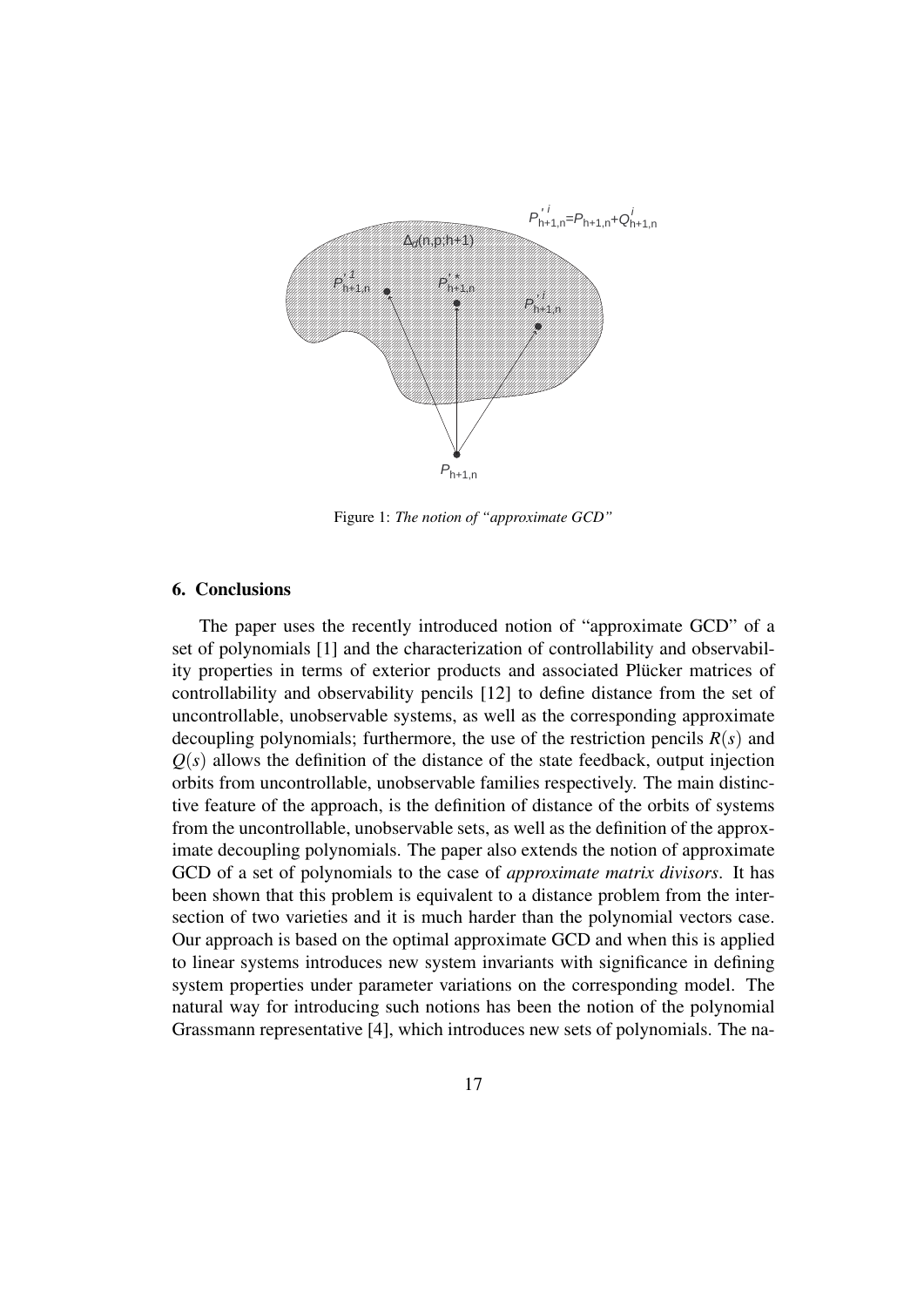ture of the new distance problem stems from the fact that the polynomial vectors are exterior products of the columns of a polynomial matrix and thus the distance has to be considered from a sub-variety of the general *k*-GCD variety that is the intersection with the Grassmann variety. The optimization problem is non-convex and developing methodology for computing this distance is a problem of current research.

#### 7. References

- [1] N. Karcanias, S. Fatouros, M. Mitrouli and G. Halikias, Approximate greatest common divisor of many polynomials, generalised resultants, and strength of approximation, *Comput & Maths with Applications*, vol. 51(12), 2006, pp 1817-1830.
- [2] N. Karcanias, C. Giannakopoulos and M. Hubbard, Almost zeros of a set of polynomials of R[*s*], *Int. J. Control*, vol. 38(6), 1983, pp 1213-1238.
- [3] M. Marcus, *Finite dimensional multilinear algebra (in two parts)*, Marcel Deker, New York, 1973.
- [4] N. Karcanias and C. Giannakopoulos, On Grassmann invariants and almost zeros of linear systems and the determinantal zero, pole assignment problem, *Int. J. Control*, vol 40, 1984.
- [5] N. Karcanias and C. Giannakopoulos, Necessary and Sufficient Conditions for Zero Assignment by Constant Squaring Down, *Linear Algebra and Its Applications, Special Issue on Control Theory*, vol. 122/123/124, pp 415- 446, 1989.
- [6] N. Karcanias, Multivariable Poles and Zeros, in Control Systems, Robotics and Automation, *Encyclopedia of Life Support Systems (EOLSS)*, UNESCO, Eolss Publishers, UK, 2002 [http://www.eolss.net].
- [7] B. Kouvaritakis and A.G.F. McFarlane, Geometric approach to analysis  $\&$ synthesis of system zeros. Part II: Non-Square Systems, *Int. J. Control*, vol. 23, pp 167-181, 1976.
- [8] H.H. Rosenbrock, *State Space and Multivariable Theory*, Nelson, London, 1970.
- [9] T. Kailath, *Linear Systems*, Prentice Hall, Englewood Cliffs, NJ, 1980.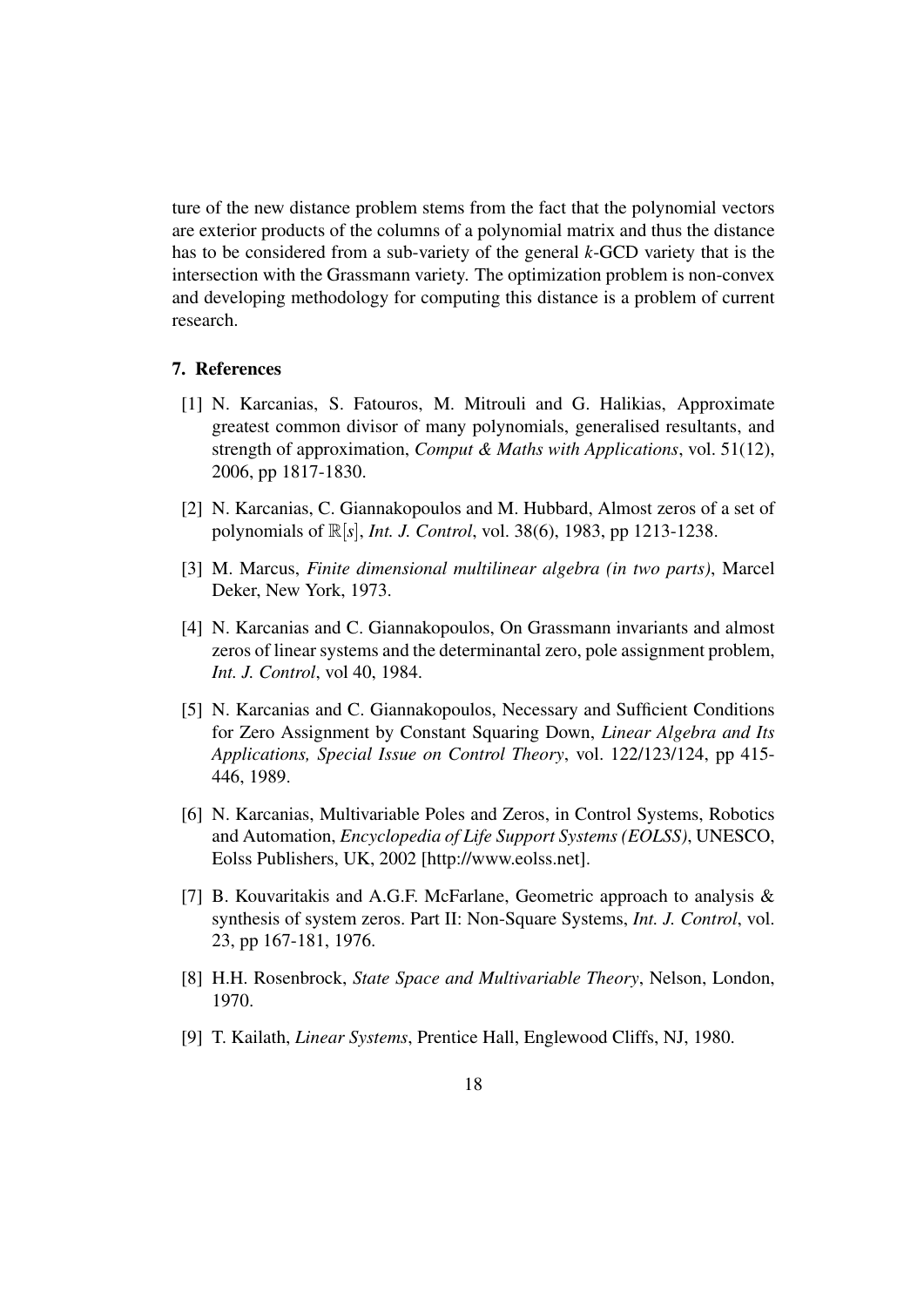- [10] M. Marcus and H. Minc, *A Survey of Matrix Theory and Matrix Inequalities*, Dover Publ., New York, 1969.
- [11] G.D. Forney, Minimal Bases of Rational Vector Spaces with Applications to Multivariable Systems, *SIAM J. Control*, vol. 13, pp 493-520, 1975.
- [12] N. Karcanias and J. Leventides, Grassman Invariants, Matrix Pencils and Linear System Properties, *Linear Algebra & Its Applications*, vol. 241-243, pp 705-731, 1996.
- [13] J. Leventides and N. Karcanias N, Structured Squaring Down and Zero Assignment, *Int. J. Control*, vol. 81, pp 294-306, 2008.
- [14] S. Barnett, *Matrices Methods and Applications*, Clarendon Press, Oxford, 1990.
- [15] S. Fatouros and N. Karcanias, Resultant Properties of GCD of polynom and a Factorisation Represent of GCD, *Int. J. of Control*, vol. 76, pp 1666-1683, 2003.
- [16] N. Karcanias and M. Mitrouli, Approximate algebraic computations of algebraic invariants, *Symbolic methods in control systems analysis and design, IEE Control Engin. Series*, vol. 56, pp 135-168, 1990.
- [17] N. Karcanias, On the basis matrix characterisation of controllability subspaces, *Int. J. Control*, vol. 29, pp 767-786, 1979.
- [18] S. Jaffe and N. Karcanias, Matrix pencil characterisation of almost (*A,B*) invariant subspaces: A classification of geometric concepts, *Int. J. Control*, vol. 33, pp 51-93, 1981.
- [19] N. Karcanias and P. Macbean, Structural invariants and canonical forms of linear multivariable systems, *3rd IMA Intern Conf. On Control Theory*, Academic Press, pp 257-282, 1981.
- [20] D.L. Boley and W.S. Lu, Measuring how far a controllable system is from an uncontrollable one, *IEEE Tran. Auto. Contr.*, vol AC-31(3), pp 249-251, 1986.
- [21] L.Elsner and C. He, An algorithm for computing the distance to uncontrollability, *Syst. Contr. Lett.*, vol 4(5), pp 263-264, 1984.